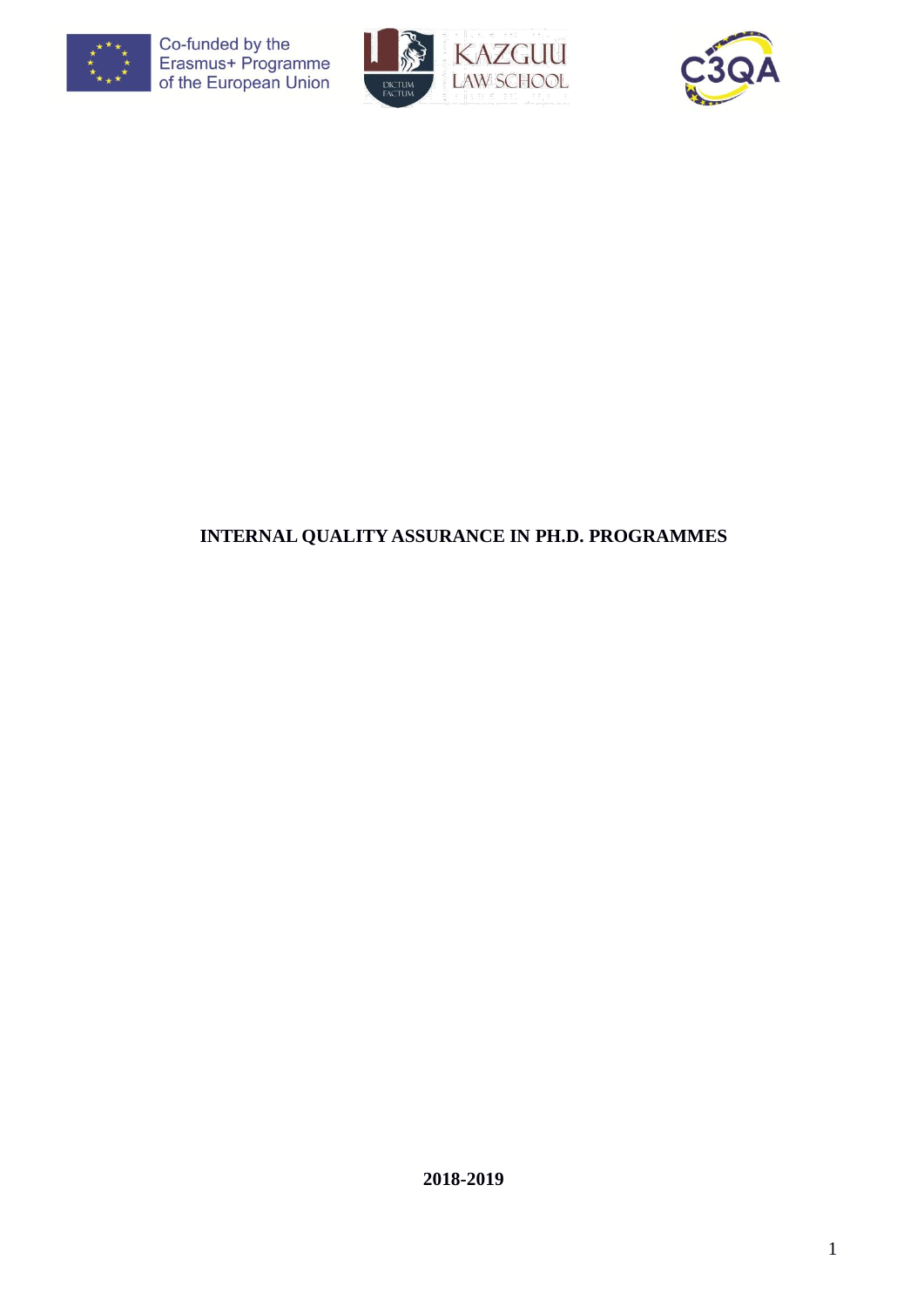





# **TABLE OF CONTENTS**

| <b>Chapter 1</b> | 3              |
|------------------|----------------|
|                  | $\overline{3}$ |
|                  | $\overline{3}$ |
|                  |                |
|                  | 4              |
|                  | 4              |
|                  | $\overline{4}$ |
|                  |                |
|                  | 6              |
|                  |                |
|                  |                |
|                  |                |
|                  | 7              |
|                  | 8              |
| <b>Chapter 4</b> | 9              |
|                  |                |
|                  | 10             |
|                  | 10             |
|                  | -11            |
|                  | 12             |
| <b>Chapter 5</b> |                |
|                  | 13             |
|                  | 13             |
|                  | 14             |
|                  | 15             |
|                  | 16             |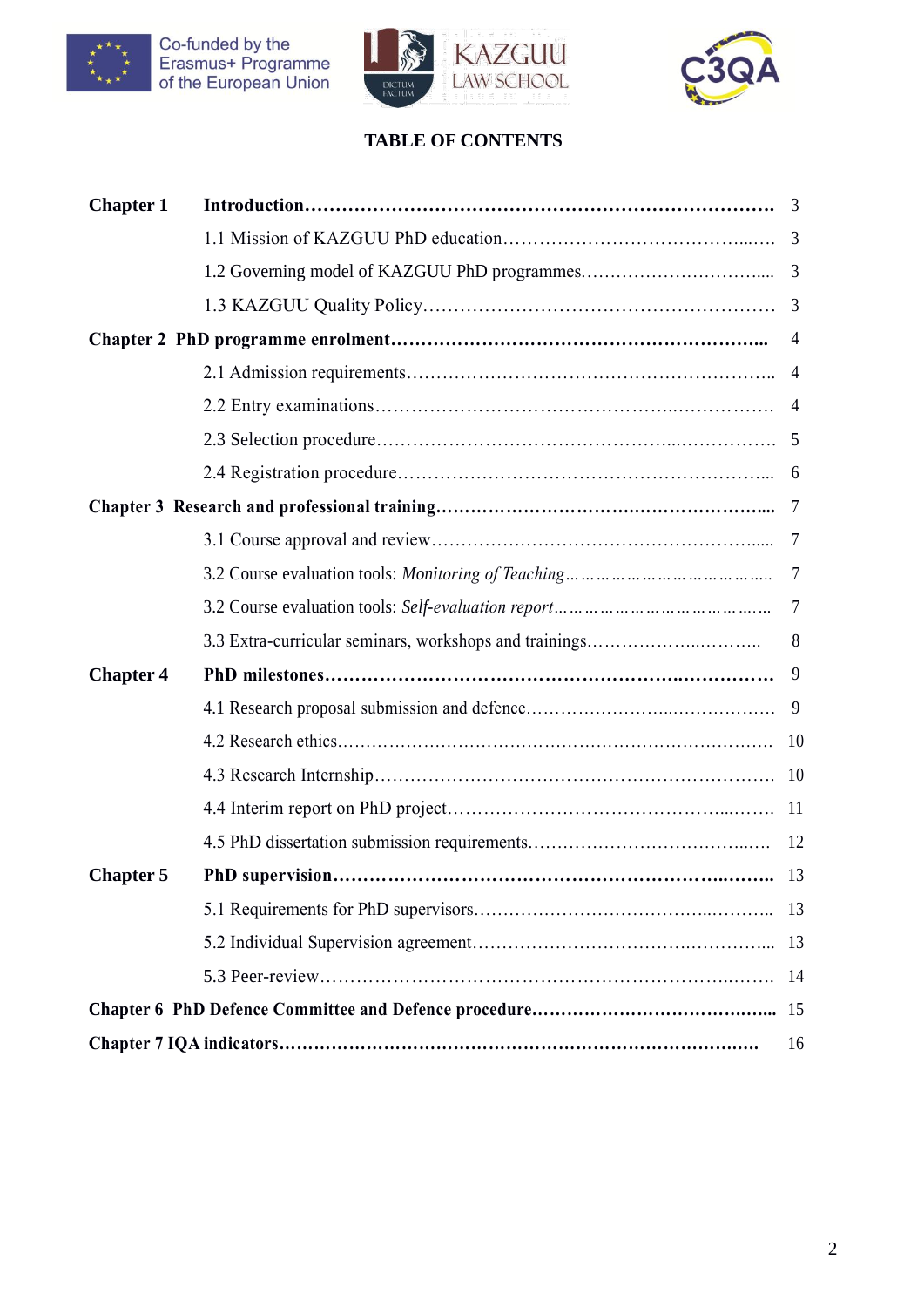





## **Introduction**

## **1.1 Mission of KAZGUU PhD education**

The PhD education of the KAZGUU Law School is designed to develop researcher's high level of field-specific professional knowledge, analytical and critical thinking, excellent research competences and the ability to effectively collaborate in the international context.

To achieve the stated mission, PhD education focuses primarily on the principle of learning through doing research. In this regard, research conducted by PhD students within their PhD dissertations serves as a tool of demonstrating PhD students` professional knowledge, research skills and attitudes developed in the course of the study under the PhD programme.

While working on their PhD dissertations, PhD students are expected to develop the following competences specific for Cycle 3 programmes:

- to formulate and solve tasks arising in the process of doing research;

- to choose the most appropriate research methods responding to the needs of a specific research;

- to interpret and analyse obtained results and formulate them in the form of a research paper (report, abstract, scholarly article, research proposal, doctoral dissertation, etc.);

- to apply modern information technology in doing research;

- to conduct research in accordance with research ethics and academic integrity.

## **1.2 Governing model of KAZGUU PhD programmes**

Law School PhD programmes include:

- theoretical training in the amount of 180 ECTS;
- teaching and research internships;
- final state examination on a field-specific subject;
- PhD dissertation public defence;
- GPA level not lower than 2.0

The following departments of the University take part in the process of delivering PhD programmes: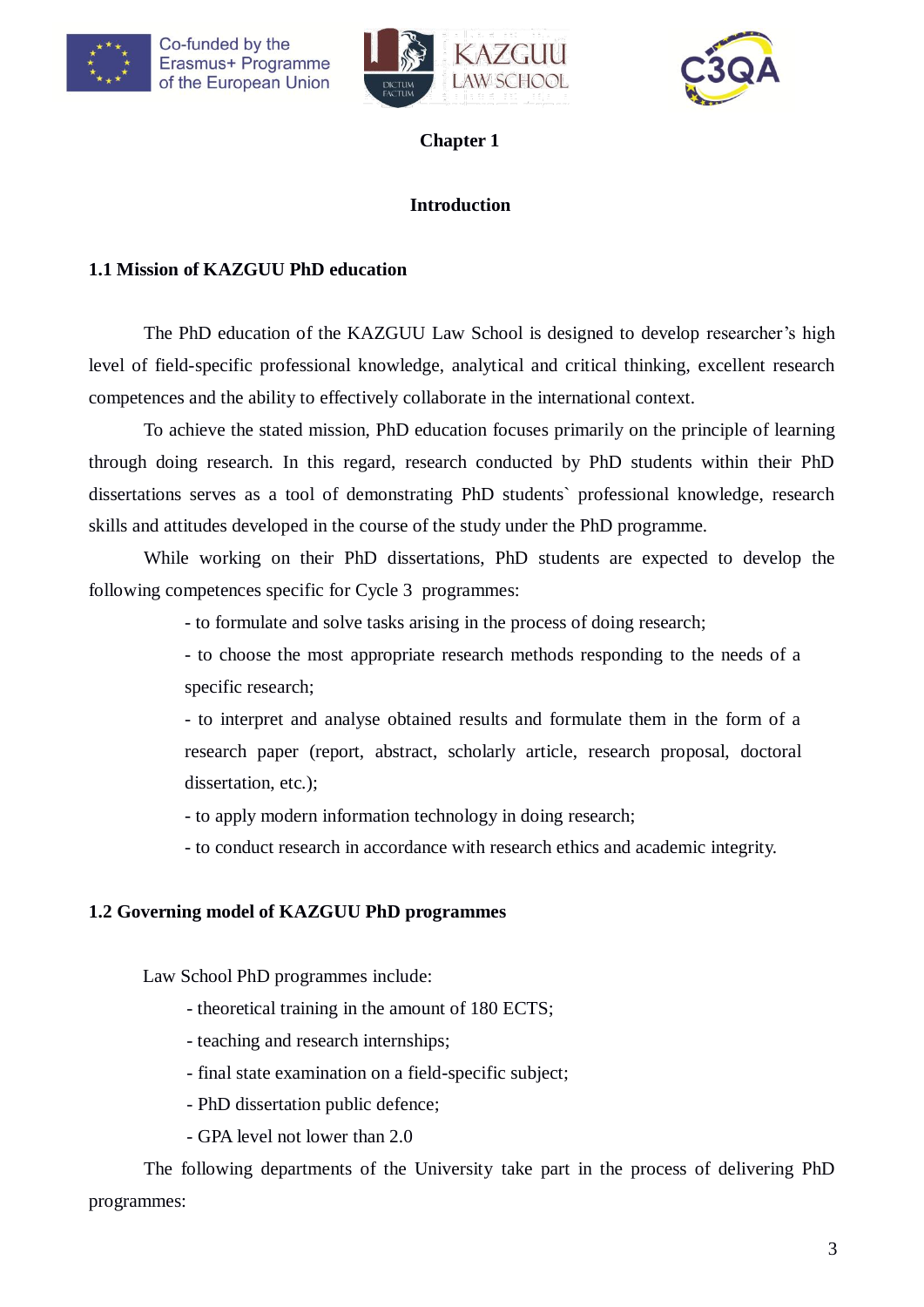





(1) Dean's Office of the KAZGUU Law School in terms of determining the structure and terms of PhD training, as well as PhD milestones;

(2) Heads of Programmes in the relevant specialty in terms of determining the content of PhD training and the choice of PhD research topics;

(3) Department of International Relations in the organization of international internships for PhD students.

- (4) Academic Quality Committee of KAZGUU Law School (including PhD students)
- (5) Research Committee of KAZGUU Law School (including PhD students)

# **1.3 KAZGUU Quality Policy**

This Policy establishes requirements for the procedure of working on the research projects of PhD students and is applied by the University departments responsible for delivering PhD programmes.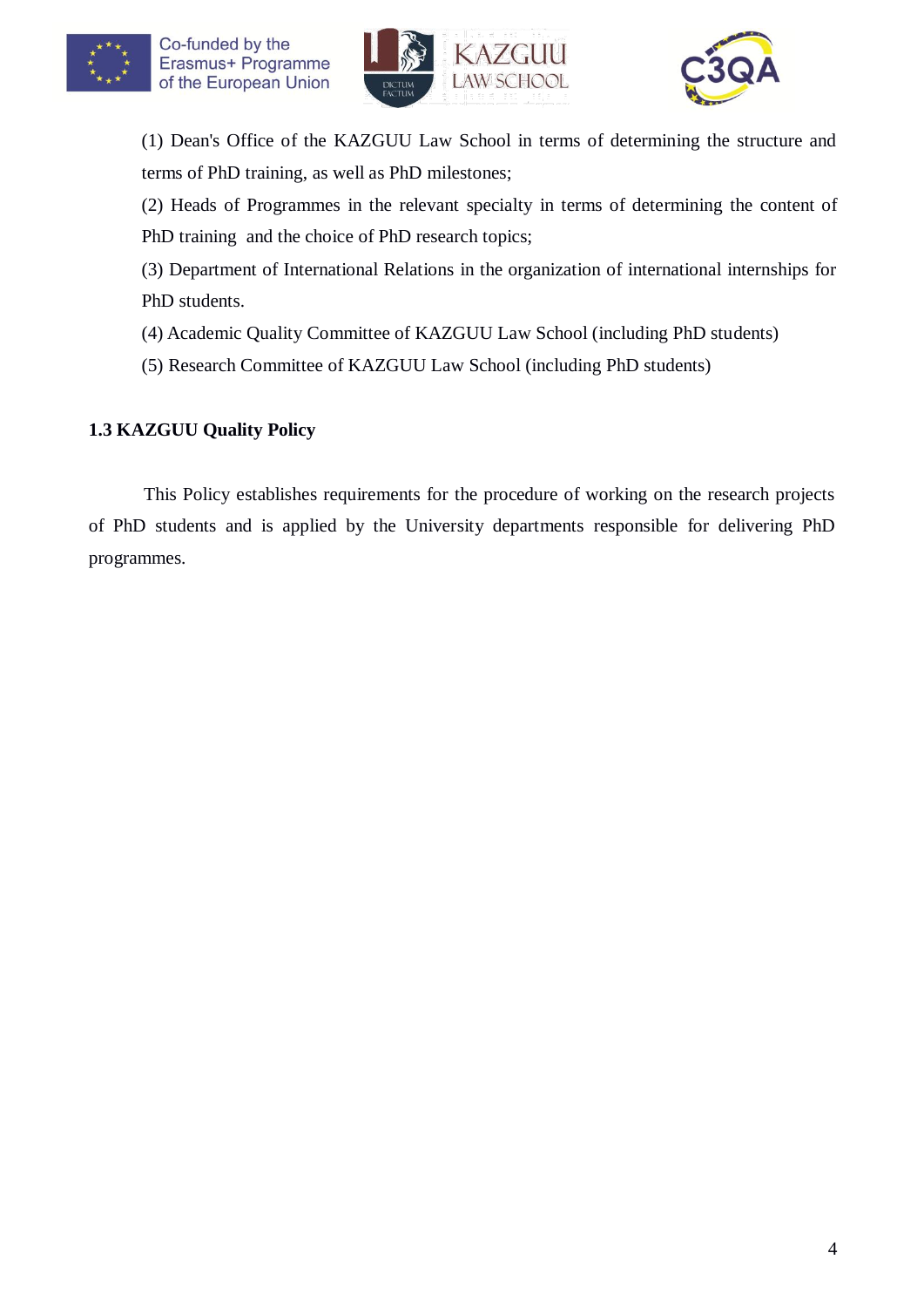





### **PhD programme enrolment**

### **2.1 Admission requirements**

The PhD programme accepts applicants who have mastered relevant or related professional post-graduate education curriculum of at least 120 ECTS.

Selection Committee is created at the University for the review of documents submitted by applicants. The members of the Selection Committee are approved by Rector`s Order.

PhD applicants must submit the following documents to the Admission Office:

**-** application addressed to the Rector of M. Narikbayev KAZGUU University (the form is provided by the Admission Office);

**-** proposal of the research to be conducted within PhD programme approved by a prospective local supervisor or a foreign research consultant;

- **-** A copy of ID;
- **-** A copy of a document on postgraduate education (Master level);

**-** A copy of an international certificate confirming the knowledge of a foreign language (if available);

**-** a list of research papers and methodological works (if available);

**-** six photos (3 x 4 cm);

**-** 086-U medical certificate;

**-** personal sheet on personnel records and a document confirming work experience (for persons with seniority).

The provision of original documents for verification is required for all applicants to PhD programmes. The originals are returned after the reconciliation. Application to PhD programmes starts from 3 to 31 July annually.

Applicants who received educational documents in foreign educational institutions must go through the procedure of recognition or nostrification of their documents. In accordance with paragraph 9-1 of the "Model Rules for Admission to Educational Institutions that Implement Programmes for Postgraduate Education", PhD applicants must submit a certificate acknowledging their education to the Admission Committee. Education documents issued by foreign educational institutions are recognized on the territory of the Republic of Kazakhstan in accordance with international treaties (agreements).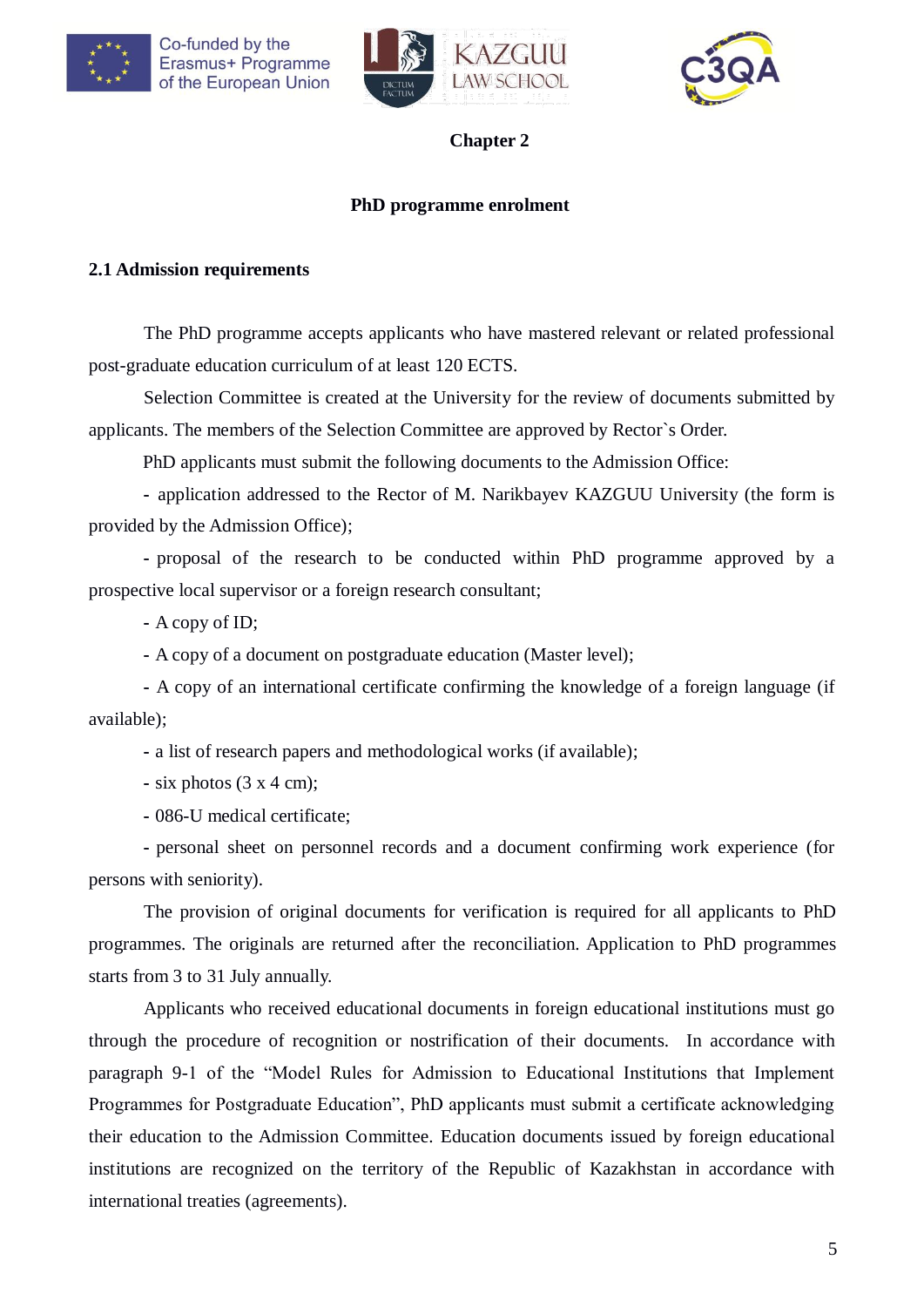



## **2.2 Entrance examination**

Admission to PhD programmes is carried out on a competitive basis based on results of entrance examinations.

Entry examinations for citizens of the Republic of Kazakhstan include:

(1) foreign language

(2) subject examination relevant to the field of study.

The subject examination for PhD programmes "International Law" and "Jurisprudence" consists of two parts: (1) written - assumes the format of solving practical cases, and (2) verbal - an interview with members of the Examination Commission, where applicants must provide a rationale for their research proposal. The language of the examination can be Kazakh, Russian or English and depends on the PhD programme.

Education in PhD programmes can be free of charge for the citizens of the Republic of Kazakhstan (through the receipt of a State or Rector's scholarship) or on a fee basis (at the expense of citizens' own funds and other sources).

## **2.3 Selection procedure**

During the period of receiving documents from applicants, technical secretaries find out such issues as: professional goals of the applicant, his/her motivation, logic of thinking, readiness for academic difficulties. The technical secretary assesses how much the applicant's choice of his/her future learning path is justified, talks about how the program is built, and what goals it sets for the student.

Entrance examinations for doctoral studies are held from 10 to 20 August. Examination Commissions are created at the University for the period of entrance examinations.

The Examination Commission includes the Chairman, from 3 to 9 members of the Commission and Secretary. Each member must be a holder of a research degree or academic degree (PhD) and have research experience in the relevant field of Law. Members of the Examination Commission are represented not only by full-time employees of the University, but also by invited independent experts, employees of other universities to ensure objective work and organization of entrance exams.

The entrance examination in a foreign language is conducted according to the requirements developed by the National Testing Centre of the Ministry of Education and Science of the Republic of Kazakhstan: examination duration is 180 minutes, examination form is a test.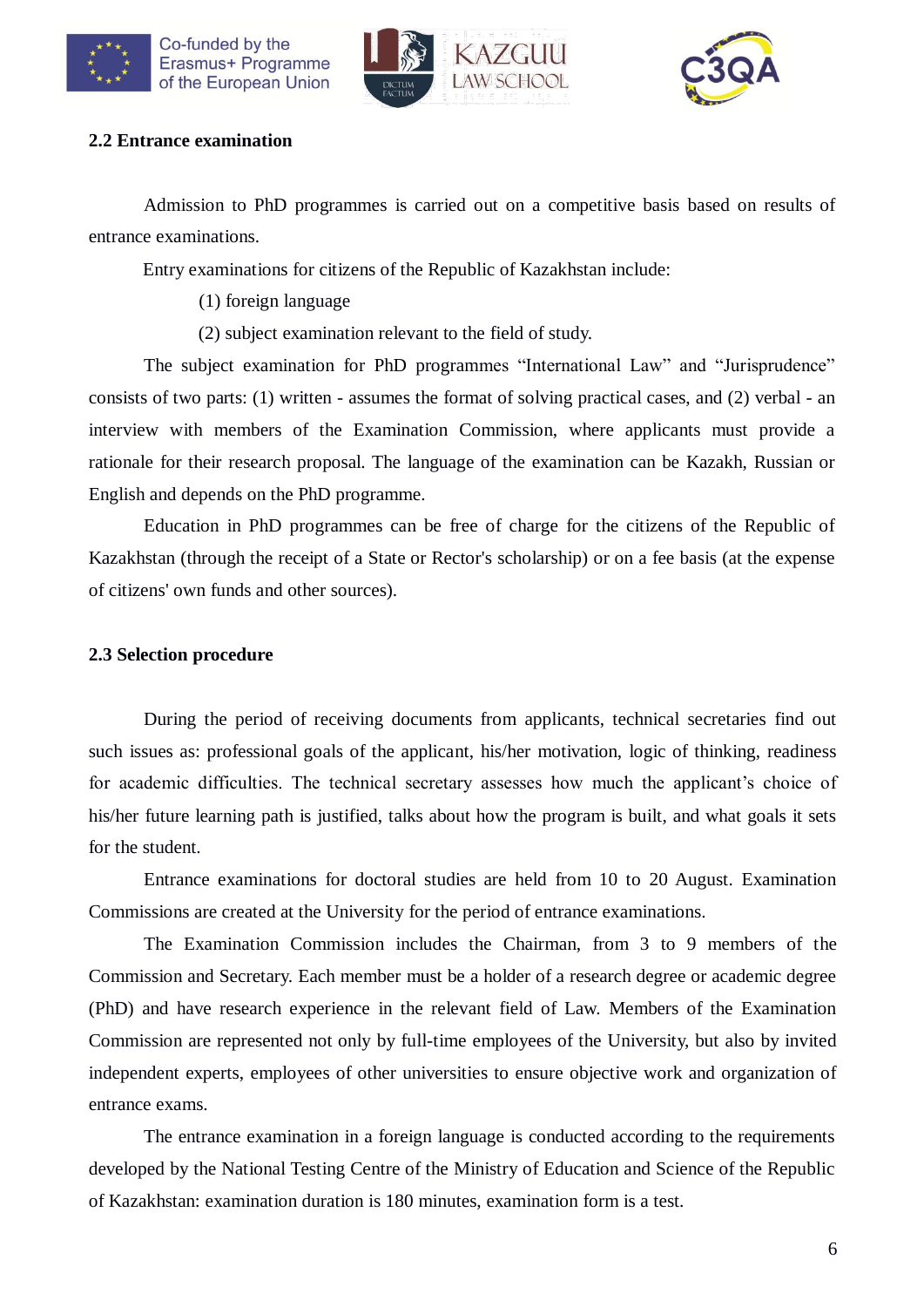





The test includes three blocks: listening, writing, and reading. Examination answer sheets are processed with a special scanning device. According to the results of the foreign language exam, the Ministry of Education and Science of the Republic of Kazakhstan issues a certificate indicating examination scores.

The applicant is allowed to take the second entrance exam after receiving a certificate of the Ministry of Education and Science of the Republic of Kazakhstan on a foreign language examination with scores not less than 50.

Citizens of the Republic of Kazakhstan who have international certificates confirming the knowledge of a foreign language are credited with the highest score on a 100-point grading scale, and they are exempt from taking the foreign language exam of the MES of RK.

The subject examination is held in a written form. Applicants have 120 minutes to prepare a written response to examination questions. The examination paper is the same for all applicants of the same PhD programme. It provides equal opportunities to all applicants and ensures the objectivity of the examination. It is not allowed to retake entrance examinations. All the requirements and the topics of exam can be found at the University's web site.

The exam task is prepared by the relevant Department. The faculty responsible for preparation are decided by the Head of the Programme. The form of the examination task is a case, which students must solve within the time of the exam. The new case is made each year and can not be repeated or used before. The case is finally approved by the Head of the programme and Dean.

Written exam papers are encrypted by a staff member of the Law School in order to ensure the objectivity and impartiality of the assessment of examination. The members of the Examination Commission receive a candidate's exam paper with no indication of applicant's name. After grading, the work of the candidate is decrypted.

The total admission score of the applicant is displayed as the sum of two entrance exams (foreign language examination and subject examination).

An Appeal Commission is created in order to ensure the resolution of controversial issues. The Appeal Commission review examination papers of PhD applicants who disagree with the results of entrance examinations. In case of getting a request to review more that 25% of exam papers the Appeal Commission can pass the question related to the quality of Examination Commission's work to the Academic Quality Committee.

The Appeal Commission can make a decision to put the higher or lower grade (scores) to the applicant's exam paper. Decisions of the Appeal Commission are made by a majority vote of the total number of the Commission members. In case of equality of votes, the vote of the Chairman of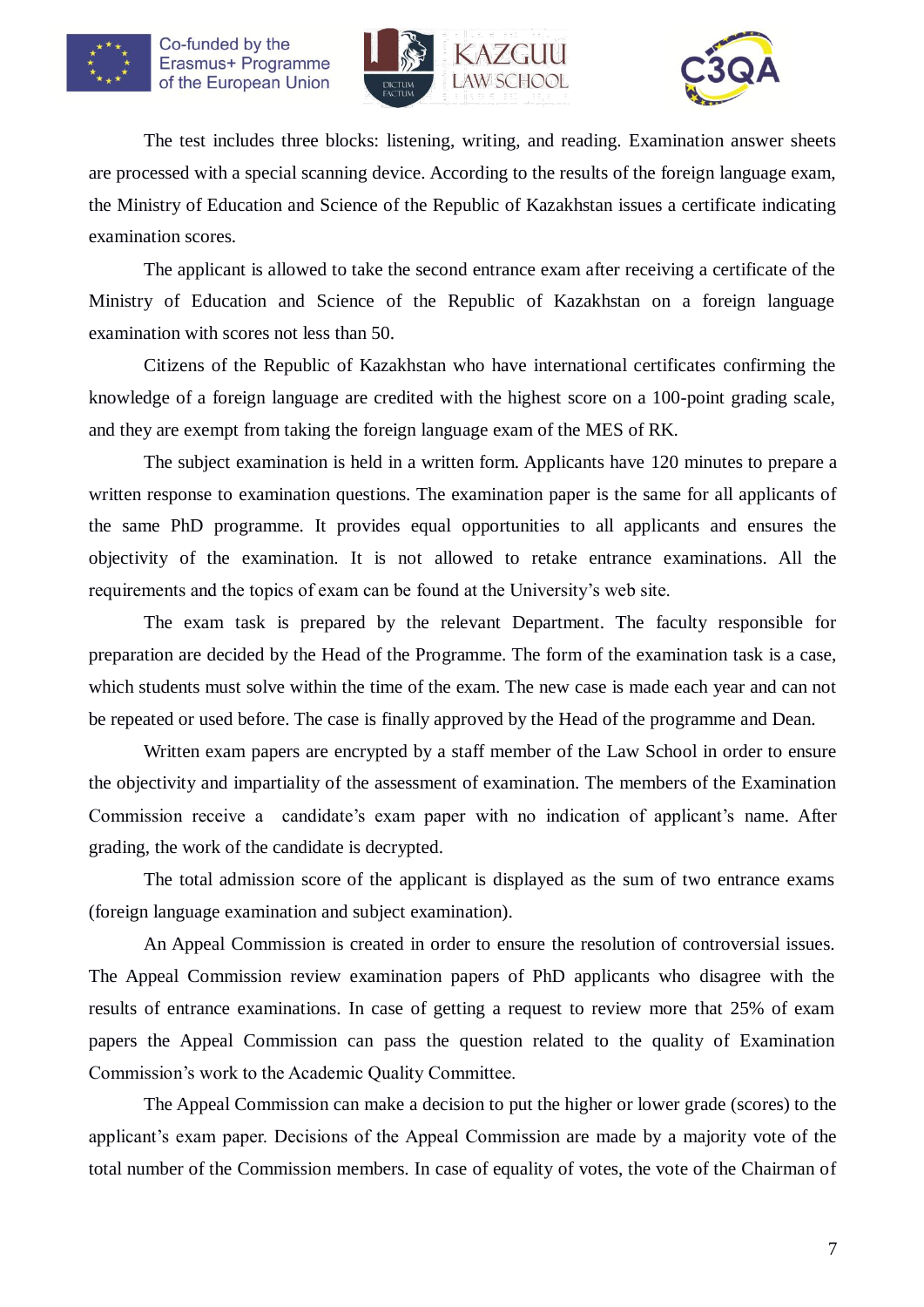



the Commission is decisive. The work of the Appeal Commission is documented by a protocol signed by the Chairman and all members of the Commission.

Enrolment to the number of doctoral students is carried out by the Admission Committee only if the applicant has scored at least 50 points for each examination.

Those who score the highest points in entrance examinations (at least 150 points for two exams) are awarded with the State funding (scholarship) to study in a PhD programme.

In the case of the same indicators of competitive points, the right of priority for enrolment is given to those who have the highest score in the subject examination. The scientific achievements corresponding to the profile of the chosen PhD programme are also taken into account: scientific publications, including papers in rating scientific journals; certificates of scientific research; certificates for the award of scientific scholarships, grants; certificates/diplomas for participation in scientific conferences and competitions, labour experience in the field relevant to the chosen PhD programme.

The work experience related to the field of the chosen programme is mandatory for PhD applicants who do not have a Bachelor or Master degree relevant to the chosen PhD programme, with the exception for those who choose interdisciplinary PhD programmes. For other applicants, the work experience is not a mandatory criterion. However, it is taken into account during the interview with the applicant.

### **2.4 Registration procedure**

Law school administer the procedure of assigning a supervisor and a foreign consultant to each doctoral student, as well as keep record of PhD research topics chosen by doctoral students with their supervisors.

The first week of the academic year is devoted to the selection of a research supervisor, corresponding to the requirements described in Chapter 5.1.

The second and third weeks of the academic year are devoted to meetings of PhD students with potential supervisors, discussions of the proposed research topics, study of bibliography/literature on the proposed research topics, and finalizing decisions regarding foreign consultants. The result of this stage is performed by the consent form of the supervisor to supervise a doctoral student that is submitted on paper or electronic media to a Manager of Graduate Education at the Law School. In the course of the fourth and fifth weeks, doctoral students together with their supervisors prepare a preliminary work plan, which reflects the goals and objectives of the proposed research and key stages of research. At the same time, the research topic chosen for a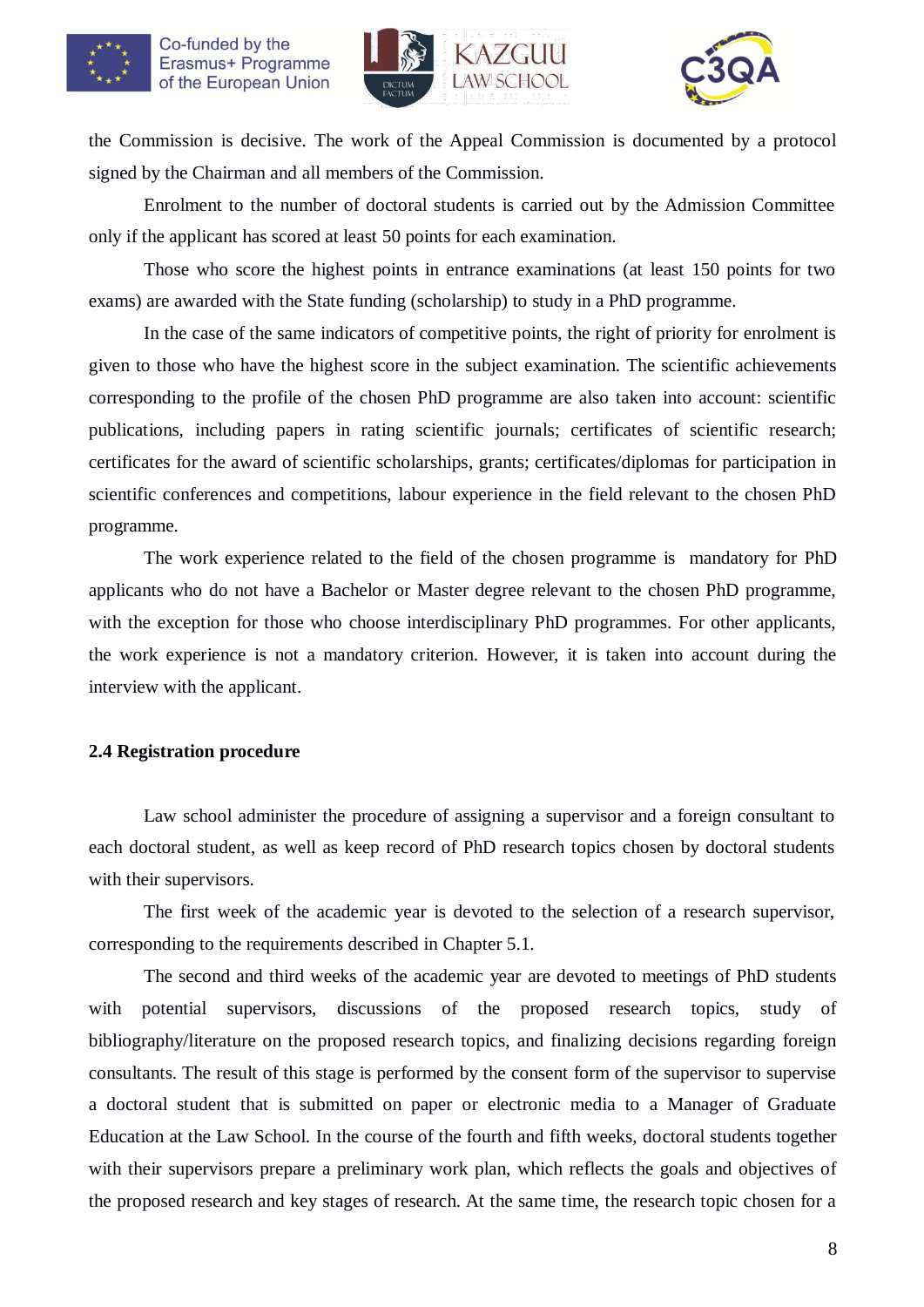





PhD dissertation should strictly correspond to the priority directions of the development of science at the University. In the fifth and sixth weeks, meetings of the Departments are held, where PhD students, under the guidance of their supervisors, publicly present their research topics, preliminary research plans and foreign consultants. The final formulation of the doctoral research topic is determined in the course of scientific discussions. This topic, name of the supervisor and the foreign consultant are indicated by the PhD student in a statement to the relevant Department, where the supervisor is assigned. The wording of the topic, the supervisor or a foreign consultant can be adjusted and changed during the period of study at the request of a PhD student by the Decision of the Academic Council (twice a year - in October and February). The Manager of Graduate Education forms the list of topics, research supervisors and foreign consultants for approval by the Committee on Science on the basis of statements of PhD students.

When enrolling in doctoral education, PhD students sign a consent form describing requirements of PhD programmes.

In the case of a change in the topic of the dissertation research during the studying process, PhD student is provided with no more than two years of study from the date of defence of the Research Proposal on the new research topic in accordance with the Milestones mentioned in Chapter 4.3.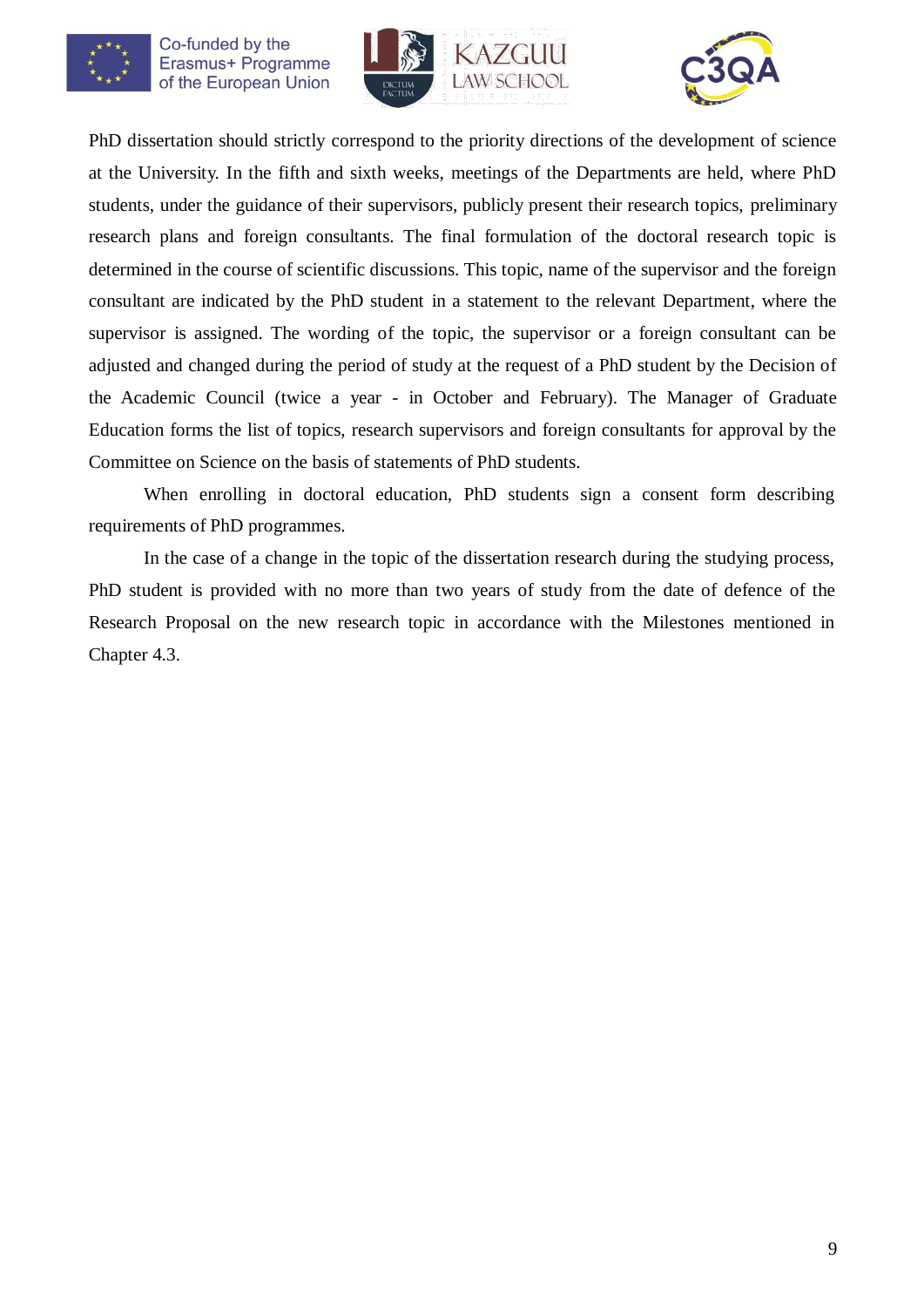





## **Research and professional training**

## **3.1 Course approval and review**

Most of the time should be devoted to the research of a PhD student. However, theoretical training is an important basis for preparing a high-quality research that meets the criterion of scientific significance. Theoretical training is delivered within first semester. The workload of each PhD course is 3 credits (30 hours of classroom instruction and 15 hours of extracurricular preparation).

PhD students undergo theoretical training in three areas:

- 1. Research Methodology;
- 2. Publishing;
- 3. Subject Seminar.

A unique course is presented to doctoral students during the seminar "*Research Methodology*", which examines aspects of scientific approaches to the preparation and conduct of research, features of structuring a thesis, research methods (including methods for processing theoretical and empirical data), features of formulating conclusions and provisions, as well as other knowledge of scientific and methodological work.

During the course "*Publishing",* PhD students study how to prepare and publish the scientific paper within the scope of their PhD dissertation. This course was organized as the response to the state requirement for PhD candidates to have at least one paper in journals ranked by Scopus and Web of Science. The content of the course includes issues related to the choice and formulation of the topic of publication, the development of content and the structure of paper; special research methods used in preparing the paper; choice of a publisher (including work with journals with high impact factor); communication with the publisher; design of scientific publications, citations and other aspects necessary for the successful publication.

The scope of the course called "*Subject Seminar*" is determined by the Head of Programme in correlation with the research topics of PhD students. The Head of Programme has to be sure that this seminar will be useful for the student and will lead to the improvement of research skills of the candidate. Several seminars also can be organized if the students' research topics are diametrically different. The Head of Programme is also responsible for recruiting and approval of the lecturer for the subject seminar.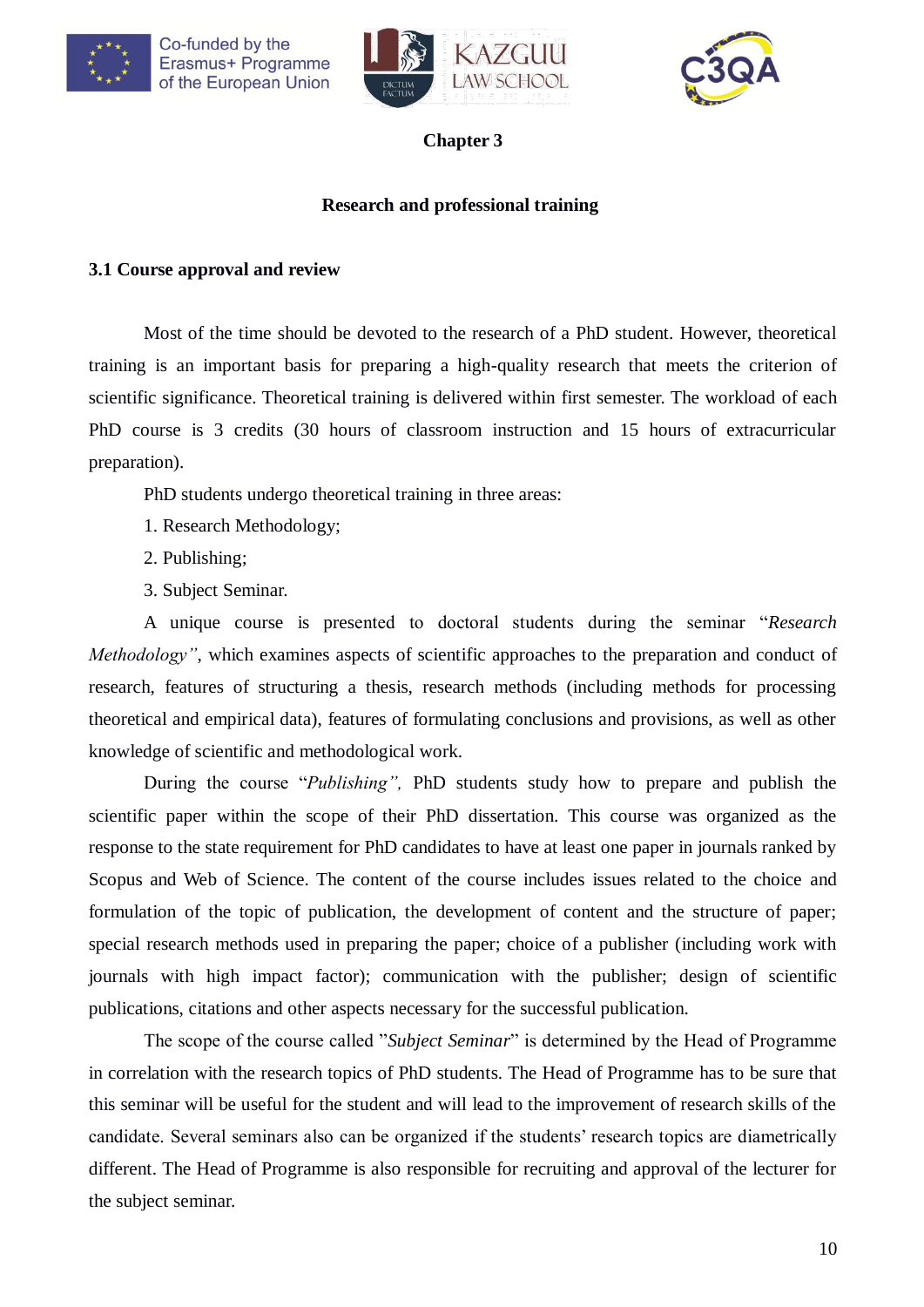





The work within the *Subject Seminars* is conducted with each of the PhD students individually and is aimed to develop their knowledge in the field of dissertation research. At the same time Subject Seminar does not replace the research work of a PhD student with his supervisor. Lecturers for each seminar are approved by the Head of the Programme, taking into account their teaching and research experience.

### **3.2 Course evaluation tools**

### *Teaching Quality Assurance*

There are several instruments and mechanisms for teaching quality assurance. They involve the Academic Quality Committee, Head of Programme and PhD students. These mechanisms are interconnected.

There are three steps for controlling the teaching quality. The first step is to evaluate the quality and relevance of the course programme (syllabus) before the start of the education.

The second step is attending classes during the educational process. Representatives of the Committee attend courses, check course materials (syllabus and additional materials). Based on the results of the monitoring, the Committee prepares an analysis and recommendations for teaching materials, as well as a report on attendance of classes. This assessment is taken into account for the rating certification of the faculty members in the chapter "Evaluation by the Academic Quality Committee".

The third step in quality assurance process is to assess the self-evaluation reports of the lecturers and to analyse the PhD students' assessment questionnaires after the course. At the end of each course, students fill out an evaluation feed-back form, where they evaluate key performance indicators of the course: relevance of the course content; possession and presentation of material by the teacher; consistency and transparency of evaluation. The questionnaire is filled anonymously, for each indicator points are set from 0 to 100%. This assessment is taken into account for the rating certification of the faculty members in the chapter "Evaluation by students".

Thus, quality is assessed consistently at all stages of the educational process: from course planning to its implementation.

Head of Programme and the Academic Quality Committee monitor two key components during the process of teaching quality control:

- teaching methodology
- content of the course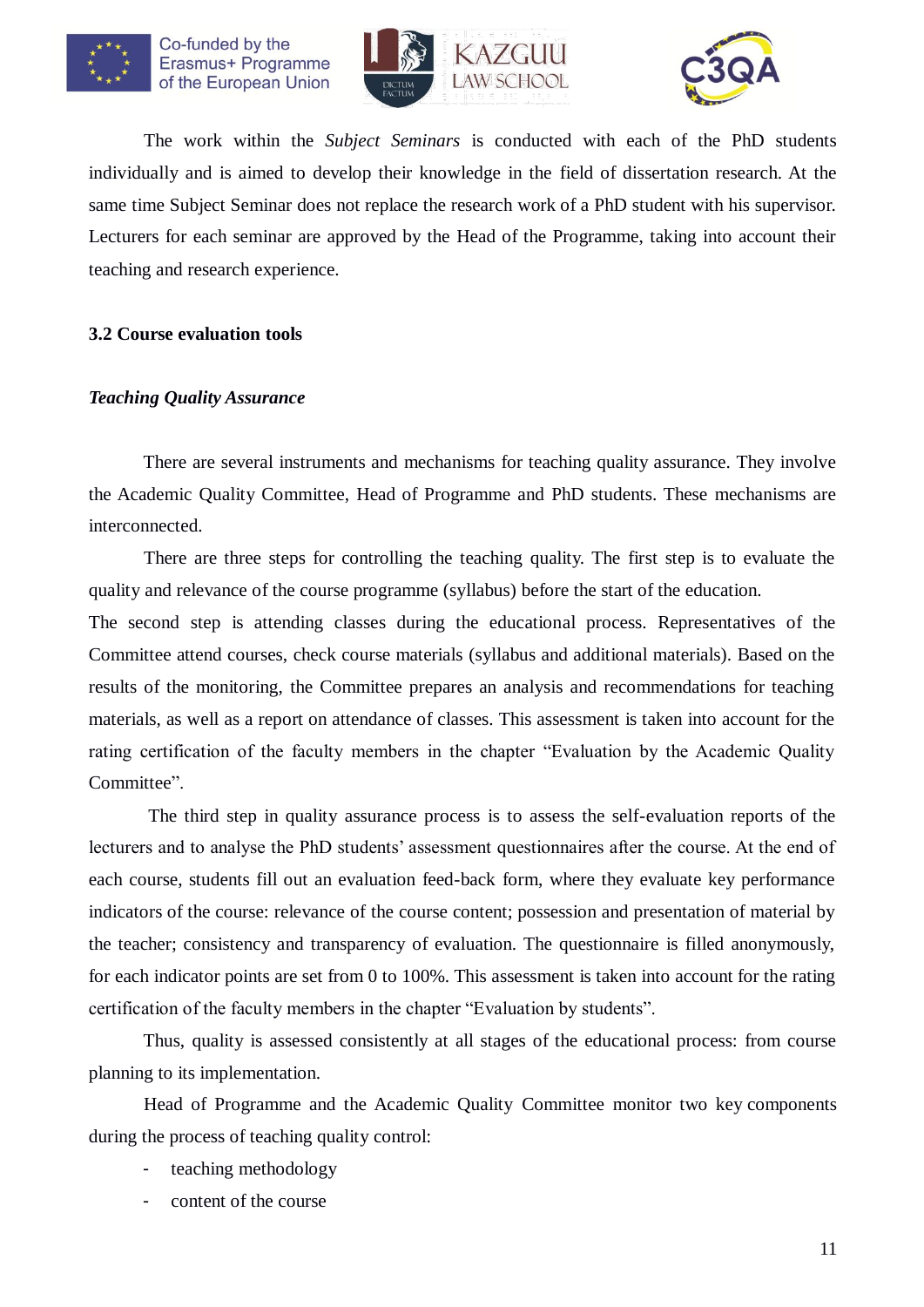





According to the teaching methodology, Head of Programme and Academic Quality Committee evaluate the possibility to achieve the learning outcomes using the methods chosen by the lecturer. Interactive techniques allowing the improvement of the scientific research skills are considered as the most appropriate for PhD courses. Individual approach of the lecturer to each PhD student is an important condition of the teaching process.

As for the second key component, the Head of Programme assesses the relevance and regency of the materials used by the lecturer during the course.

There is an interrelation between Head of Programme and Academic Quality Committee in process of teaching quality assurance. If the Head of Programme has some doubts on the teaching quality he firstly can make some recommendation to the lecturer. If the doubts are very serious the Head of Programme can initiate the consideration of this question in CAQ.

### *Self-evaluation report*

According to the results of the course, lecturers prepare a self-evaluation report, based, inter alia, on the results of the evaluation by the Committee and the Students. Lecturers must indicate:

- assessment of the general level of preparation of PhD students for their course (0-100%);
- assessment of the overall academic performance of PhD students based on the results of the course (0-100%);
- identification of the most relevant and useful topics (list);
- determining the range of topics that can be adjusted, supplemented or replaced (list with a short justification);
- determining the forms and types of class activities that were most productive or can be adjusted:
- general recommendations on the preliminary assessment of the level of PhD candidates in the framework of enrolment (selection criteria, preliminary orientation, etc.);
- general recommendations for improving the theoretical training of doctoral students.

The self-evaluation report is sent to the Head of the relevant educational Programme, as well as to the Academic Quality Committee and may serve as a basis for further reforming and improving the PhD Programme.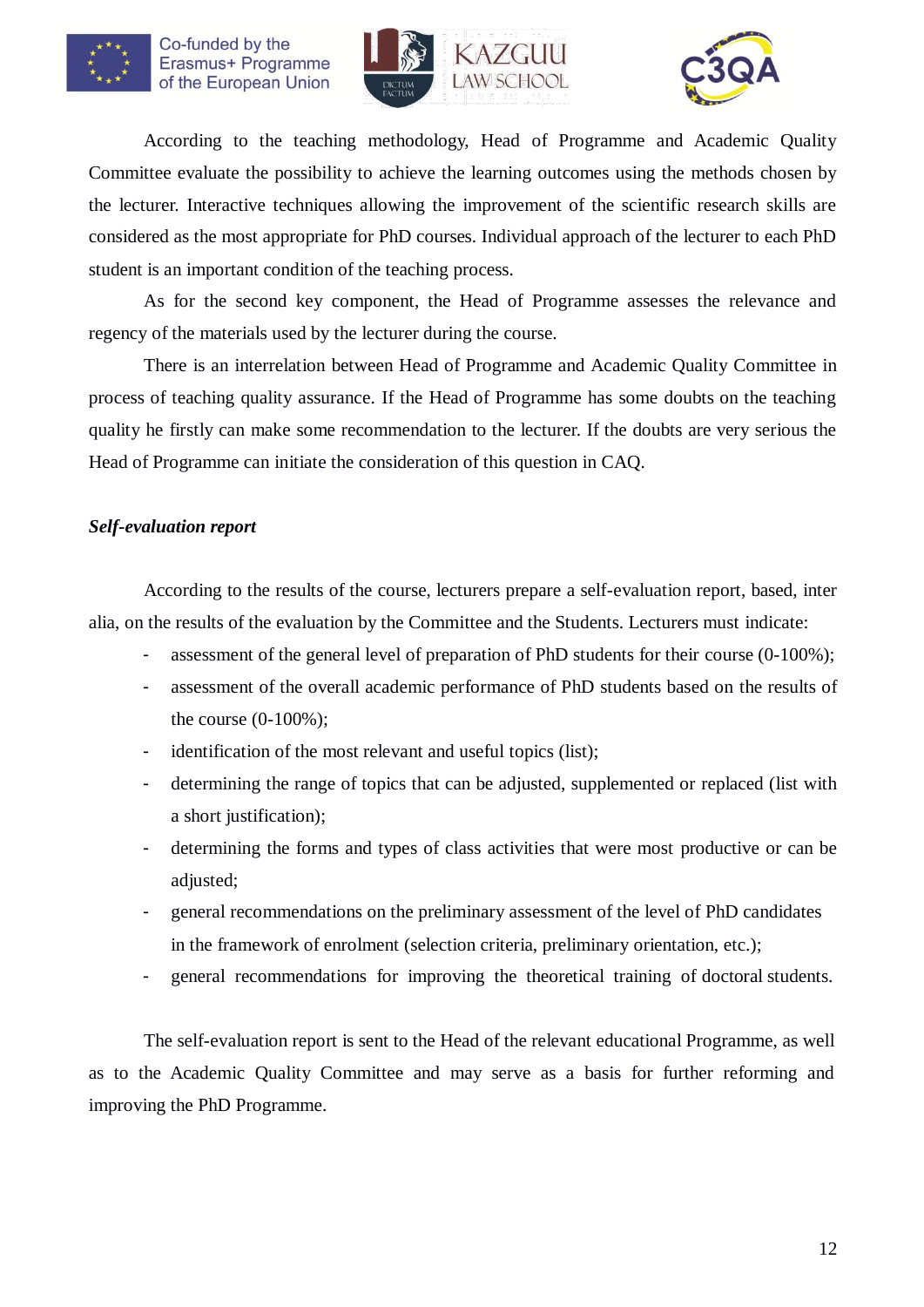





### **3.3 Extra-curricular seminars, workshops and trainings**

In addition to theoretical training in the 1st semester, PhD students can be offered to attend additional courses, trainings or master classes. In particular, guest lectures and courses conducted by the KAZGUU Law School are open to doctoral students. Additional master classes for the preparation of a dissertation research, as well as writing and publishing scientific articles are organized for PhD students.

A separate type of consultations arranged in the format of PhD Talks are presented by meetings with PhD holders who have successfully received their degrees, including in foreign Universities. As part of such meetings, PhD students are given a unique opportunity to learn about the experience of preparing and defending a PhD thesis.

In general, extra-curricular training and seminars can be devoted to such areas as:

- development of research skills;

- development of skills to work with information databases and digital libraries;

- working with IT software assisting research (example, reference management software, data analysis tools);

- leadership skills;

- time management;

- communication skills.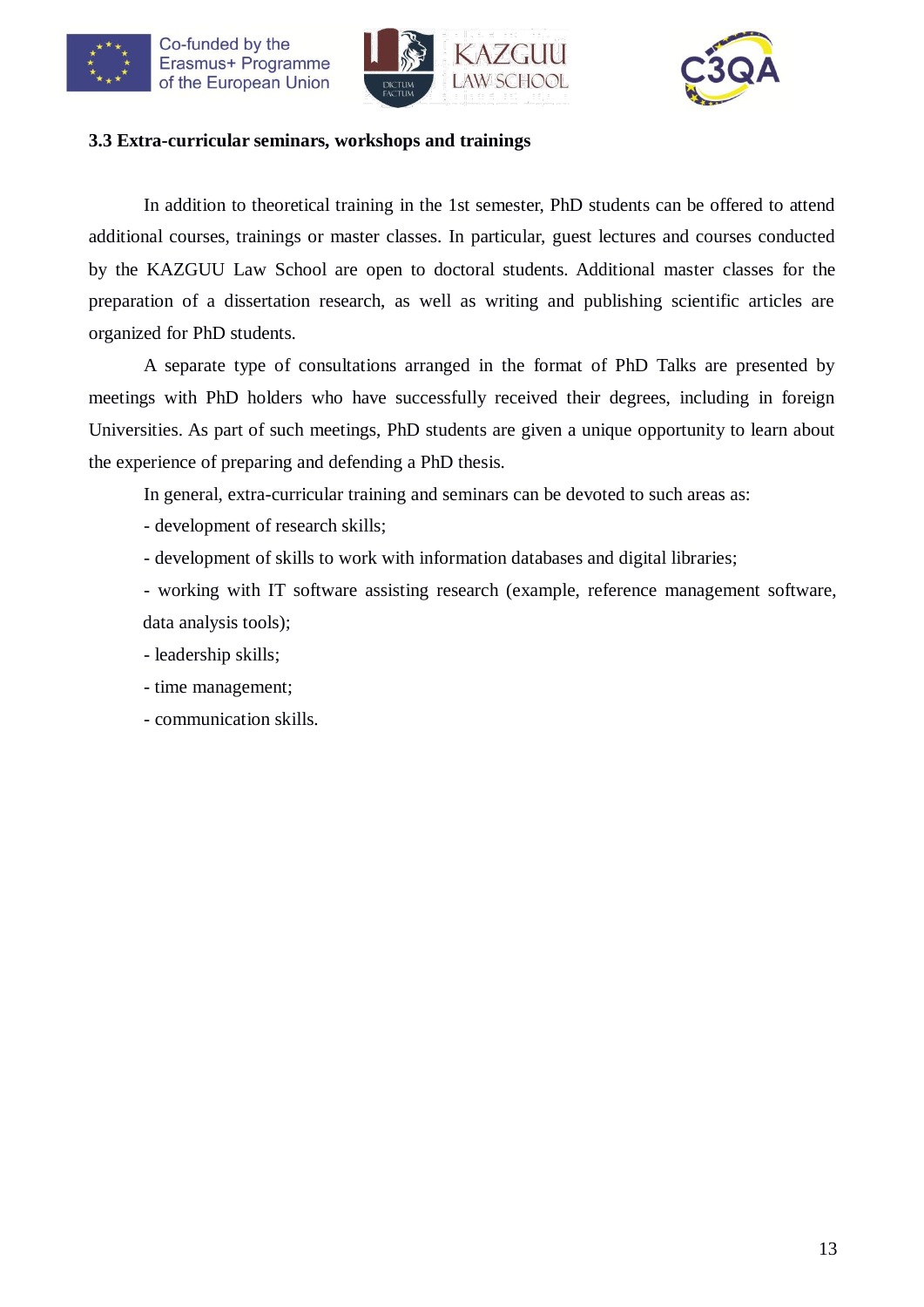





## **PhD Milestones**

### **4.1 Research proposal submission and defence**

Research Proposal is a document prepared by a PhD student during the first year of study. The Research Proposal is prepared by a doctoral student under the supervision of a supervisor and an external co-supervisor, and submitted to defence before the Research Committee of the Law School not later than the end of the first academic year. The preparation and defence of the Research Proposal is one of the key PhD milestone and mandatory for all doctoral students. Without successful PhD proposal defence, doctoral students are not allowed to proceed to further research activities on their dissertation.

There is no specific formatting requirements for a PhD Research Proposal, however it has to meet the following content and structure requirements:

- 1. justification of the dissertation topic / contextual background;
- 2. research purpose;
- 3. research questions;
- 4. literature review;
- 5. research methodology;
- 6. research ethics;
- 7. research work plan;
- 8. references

The Research Proposal is prepared in the form of a text document and submitted to the defence before the Research Committee of the Law School. Research Proposal is prepared and defended in the same language as the dissertation research. During the defence PhD candidate can be asked questions on the content of the submitted document, allowing Committee to analyse the level of knowledge, as well as the vision of the general structure and the expected research results. During the defence of the Research proposal, the Committee may advise editing the topic of the thesis in the framework of the direction of research chosen by the PhD student.

The Research Committee of the Law School gives a PhD student an assessment from 0 to 100% according to the results of the defence of the Research Proposal made during open discussion. In case if Research Proposal was not defended, the Research Committee may fix "fail" (grade 0%, F). In this case, fail is considered as an academic debt, and the PhD student cannot be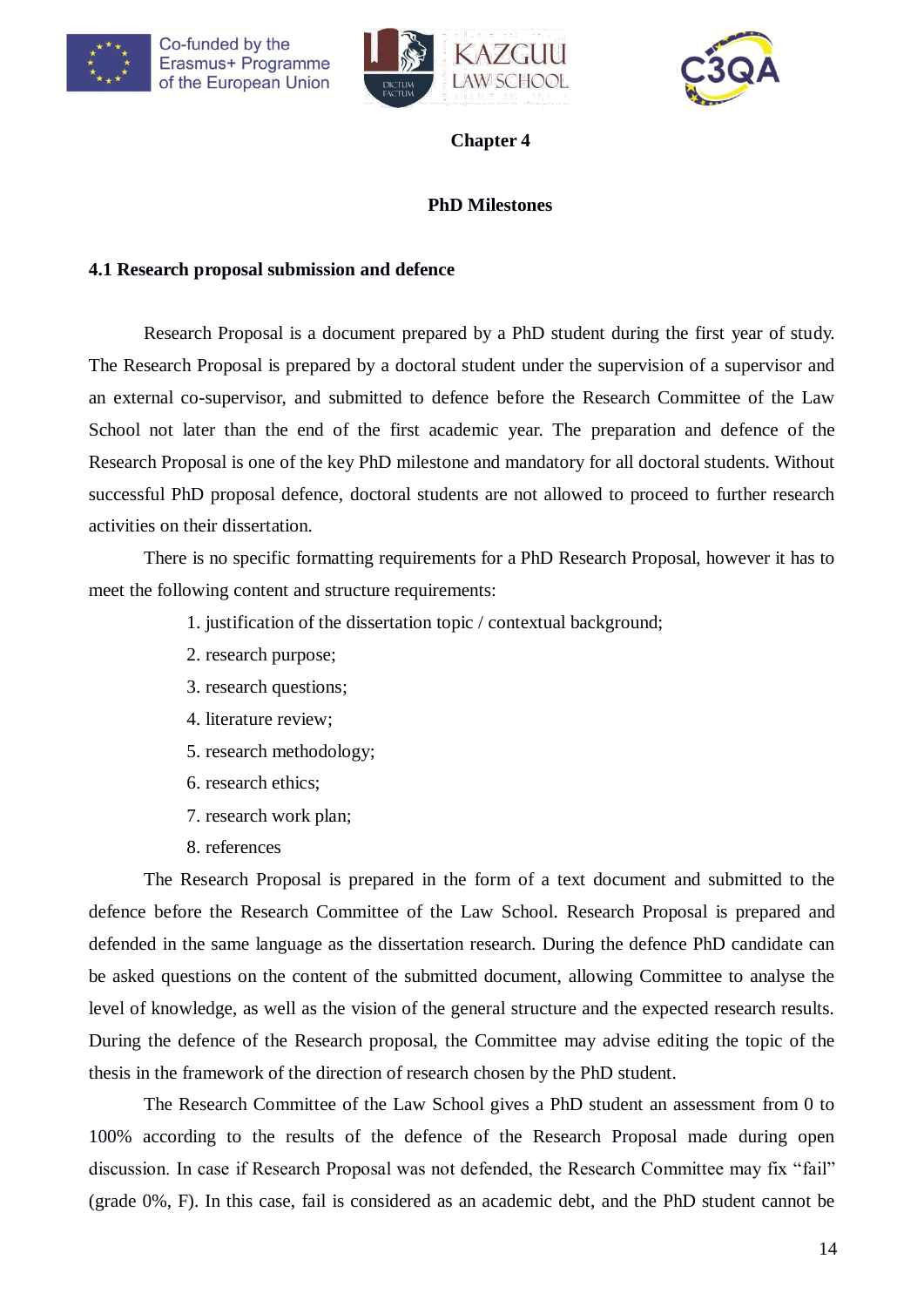





transferred to the next year of study. Re-defence of the Research Proposal can be arranged not earlier than 1 month after the date of the first defence. The responsibility for the unsuccessful defence of the Research Proposal lies with the PhD student and his/her supervisor. The responsibility degree of a supervisor is reviewed by the Academic Quality Committee.

After a successful defence of the Research Proposal, the PhD candidate signs a special agreement, under which he undertakes the obligation to achieve the objectives specified in his/her Research Proposal under the PhD dissertation.

### **4.2 Research ethics**

The PhD education of the KAZGUU Law School promotes high quality research meeting international standards. One of such standards is the compliance of academic research with ethical considerations. Prior to the data collection stage, all PhD research proposals undergo the review on research ethics. The research ethics review is understood as one of the key milestones of the PhD programme, because it helps to ensure that the proposed PhD research does not violate any rights of research participants or that PhD candidates are aware of possible risks for their research participants and as a result take actions to guarantee their anonymity or increase confidentiality of personal data.

The review on research ethics is performed by the members of the Research Ethics Committee comprised of three faculty members who are annually appointed to the membership of the Committee. The Committee is responsible for arranging research ethics application procedure for PhD candidates, involving faculty members to provide blind-review of applications of PhD candidates, and issuing Ethical Clearance Certificates.

All PhD candidates whose research projects involve human beings as participants of their research are obliged to obtain the Ethical Clearance Certificate before starting collecting empirical data. To undergo the review of their research proposals on ethical considerations, PhD candidates fill in the Research Ethics Review application form where they describe the scope of their research, its purpose and research questions, methodology, data collection tools and actions developed to minimize any risks for participants that can occur in the course of data collection.

The Research Ethics Review application form is than reviewed by two independent faculty members who evaluate applications according to some criteria that are: clearance of the research purpose and research questions, well designed and justified methodology, detailed description of data collection tools and process, and effectiveness of measures taken to minimize risks for research participants. In addition, PhD candidates have to submit their data collection tools (Interview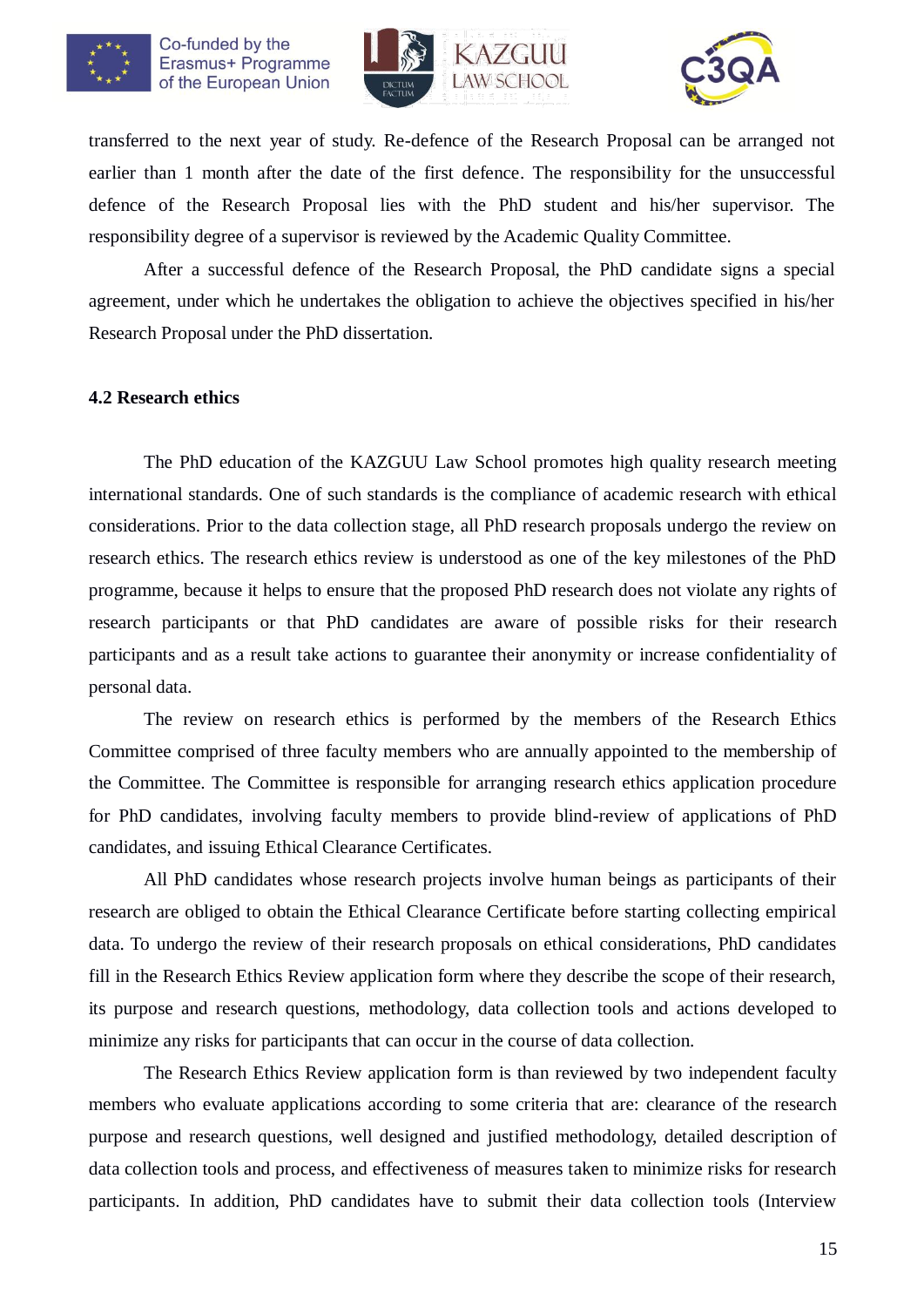



protocols, questionnaires, observation plans, etc.) together with the Research Ethics Review application form.

The decision on the research ethics review of PhD research proposals is issued after two weeks from the date when the application form was submitted. Depending on the quality of the research proposal and the application form, the Research Ethics Committee can make two decisions:

1. Full compliance with research ethics (PhD candidate can proceed with data collection);

2. Partial compliance or full incompliance with research ethics (Research Ethics Application should be revised according to the comments and recommendations of blind-reviewers and submitted to the Committee again).

### **4.3 Research Internship**

PhD students undergo an internship to foreign organizations of education and science within their PhD research projects twice during the entire study (for period lasting up to 30 days) to improve the scientific base for the dissertation research, to receive advice from foreign specialists and to work in the world's leading libraries.

Internship programmes are implemented in the framework of agreements between the University and foreign partner universities, as well as memorandums with foreign consultants. The Department of International Relations is responsible for organizing internships abroad. Documentation support of the internship (secondment orders, cost estimates) is carried out by the Law School. Before November 1, the Department of International Relations presents the internship programmes with an indication of the partner institution, the estimated cost of the internship, and a list of activities included in the internship for PhD students. Following the results of the presentations, PhD students fill out an application form for an internship. On the basis of the collected applications, the Department of International Relations forms lists of groups of PhD students and sends them to partner universities for approval.

During the internship the PhD student:

- complies with the organization's charter, internal regulations, requirements of other regulatory documents governing the process of internship and stay in the host partner institution;

- visits libraries, gets acquainted with the electronic resources of the partner university;

- attends lectures of leading scientists in relevant fields;

- performs all tasks stipulated by the internship programme;

- collects empirical and theoretical material on the research topic;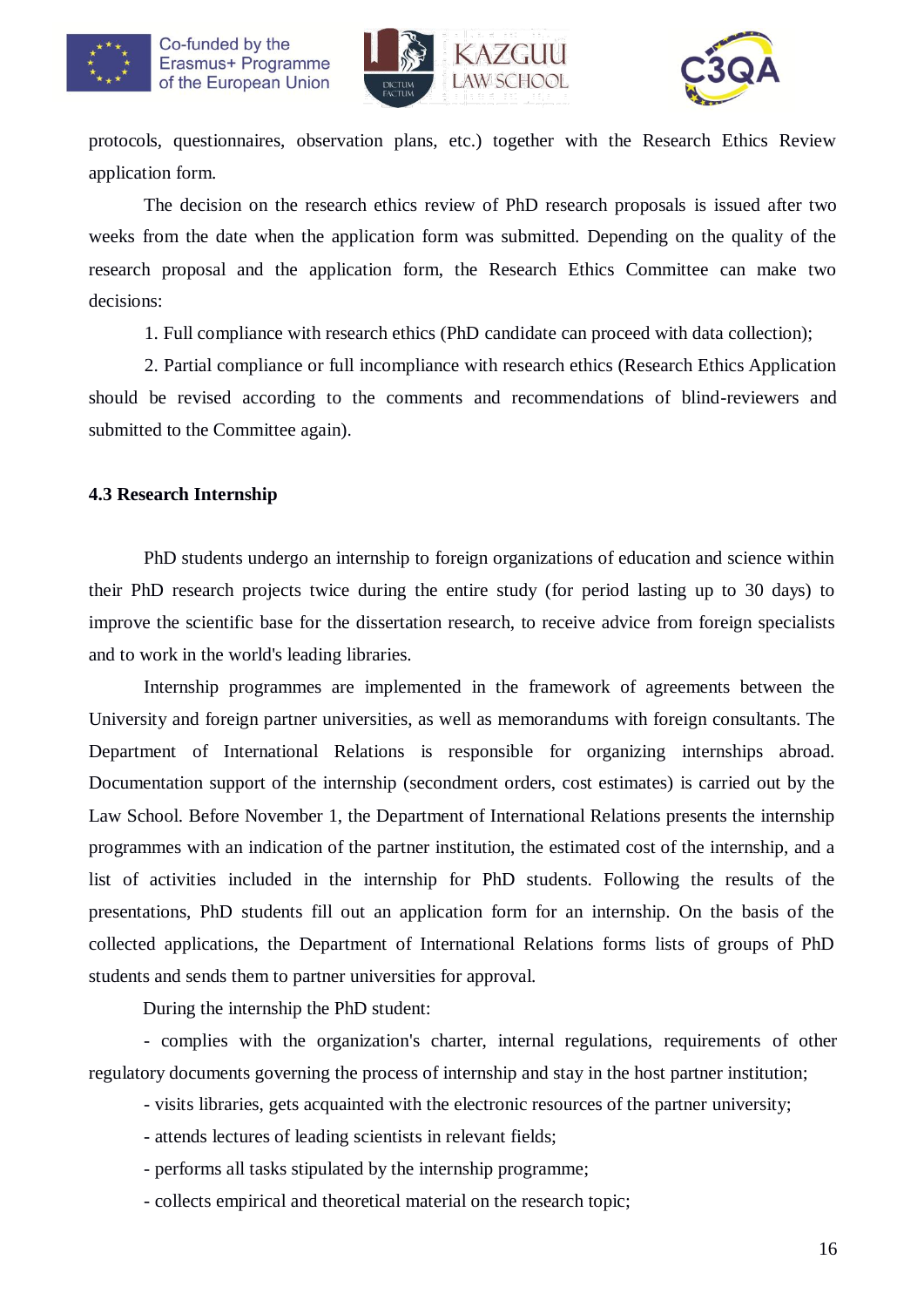





- keeps records of the work performed.

At the end of the internship, the PhD student should submit a written report on the results of the internship at a meeting of the Department. Members of the Department decide on its approval, revision or rejection, as well as provide recommendations on the use of internship results in PhD thesis.

## **4.4 Interim report on PhD project**

### *Year 1*

PhD students undergo an intermediate control during the writing of the dissertation annually. The first intermediate control takes place at the end of the first year of study in the form of a defence of Research Proposal. Details on the protection of the Research Proposal and its design requirements are reflected in Chapter 4.1.

### *Year 2*

At the end of the second year of study, PhD students undergo an intermediate control procedure in the form of defending a Report on a dissertation research at the Research Committee of the Law School. The Report is prepared by a PhD student in a free form, but must reflect certain aspects that are required for disclosure:

- the percentage of elaboration of each chapter set during Research proposal defence (including subsequent changes agreed with the supervisor);

- confirmation of the applicability of the chosen research methodology;
- confirmation of the specific results achieved during the two-year study;
- the presence of the main proposed scientific conclusions submitted for defence;
- the fact of approbation of research results within scientific publications;
- any other data confirming the successful progress of writing dissertation research.

Following the results of the Report defence, the PhD candidate is given recommendations on the improvement of scientific activities in the framework of the dissertation research.

In case of an unsuccessful defence of the report the Research Committee can fix "fail" (score 0%, F). In this case, fail is considered as an academic debt, and the PhD candidate cannot be transferred to the next year of study. Re-defence of the Report can be assigned not earlier than 1 month after the first data of report defence. Responsibility for the unsuccessful defence of the Report lies on the PhD student and his/her supervisor. The responsibility degree of the supervisor is reviewed by the Academic quality Committee.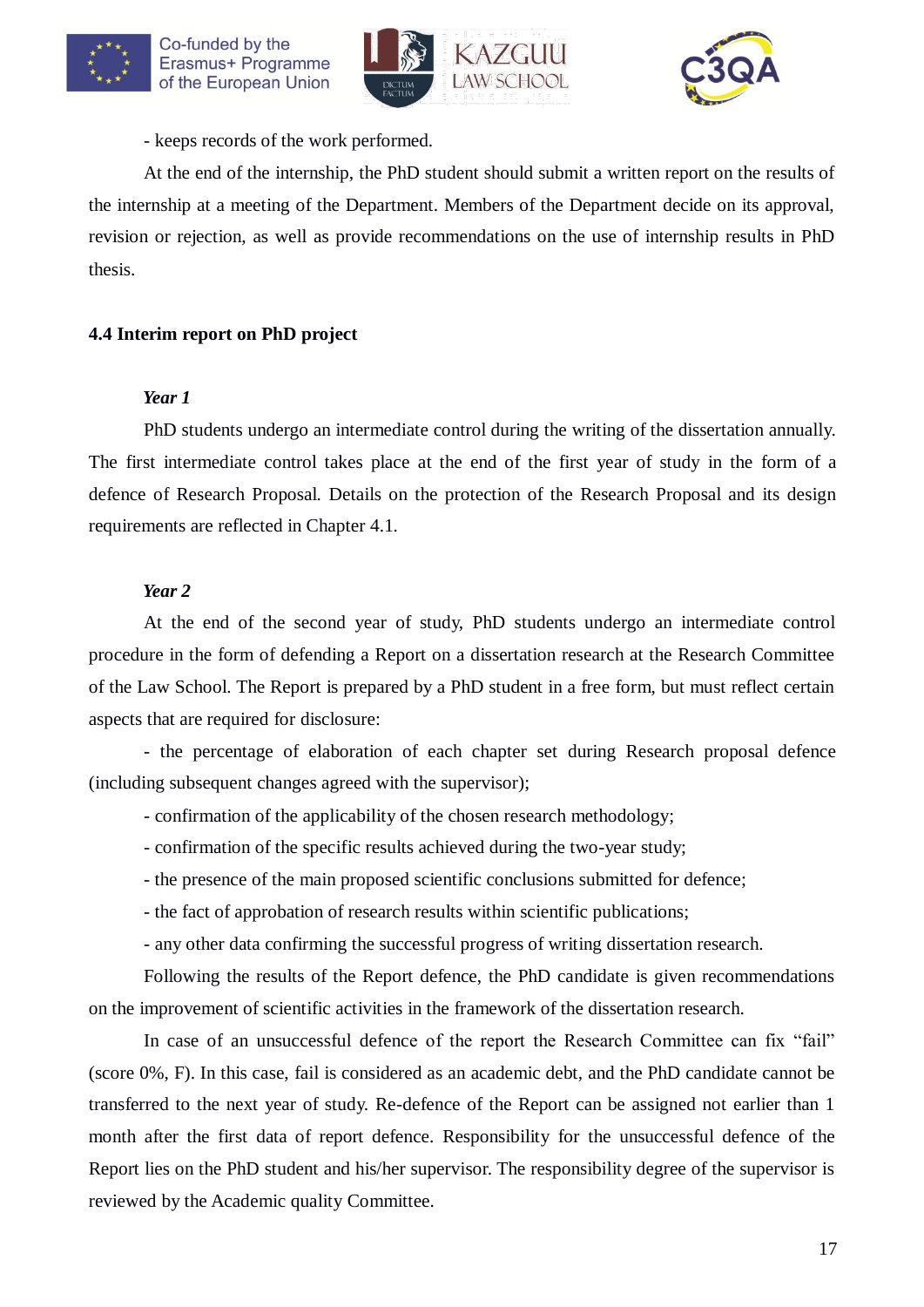





#### *Year 3*

At the end of the third year of study, PhD students undergo an intermediate control procedure in the form of defending a Report on a dissertation research at the Research Committee of the Law School. The Report is prepared by a doctoral student in a free form, but must reflect certain aspects that are required for disclosure:

- fully formulated and proven clauses to be defended;
- prepared text of the dissertation research;
- a significant degree of testing the results of research in scientific articles.

In case of an unsuccessful defence of the report the Research Committee can fix "fail" (score 0%, F). In this case, fail is considered as an academic debt, and the PhD candidate cannot graduate. Re-defence of the Report can be assigned not earlier than 1 month after the first data of report defence. Responsibility for the unsuccessful defence of the Report lies on the PhD student and his/her supervisor. The responsibility degree of supervisor is reviewed by the Academic Quality Committee.

### *General control*

In case of unsuccessful defence for the first time the Research Committee can provide Warning to the PhD student. In case of the second unsuccessful defence the Research Committee can set up the question of the student expulsion that is decided by the Committee itself.

During the work on the dissertation research, the PhD candidate may initiate meetings of the relevant Department (in a narrow or extended format). During the meeting, the PhD candidate can submit the whole work or its part of the dissertation research for preliminary discussion. Discussion at the Department is an inalienable right of a doctoral candidate and is intended to make a positive contribution to the quality of the dissertation.

### **4.5 PhD dissertation submission requirements**

The PhD dissertation is awarded approval to the defence at an extended meeting of the relevant Department during which the PhD candidate presents his/her research project. The meeting is appointed on the initiative of the PhD candidate. The meeting should be attended by at least 5 representatives of the Department which held a research degree (PhD, Doctor of Sciences), the Head of the Programme in the relevant field, as well as at least 3 (three) invited experts with sufficient scientific and/or practical experience, as well as able to contribute to the dissertation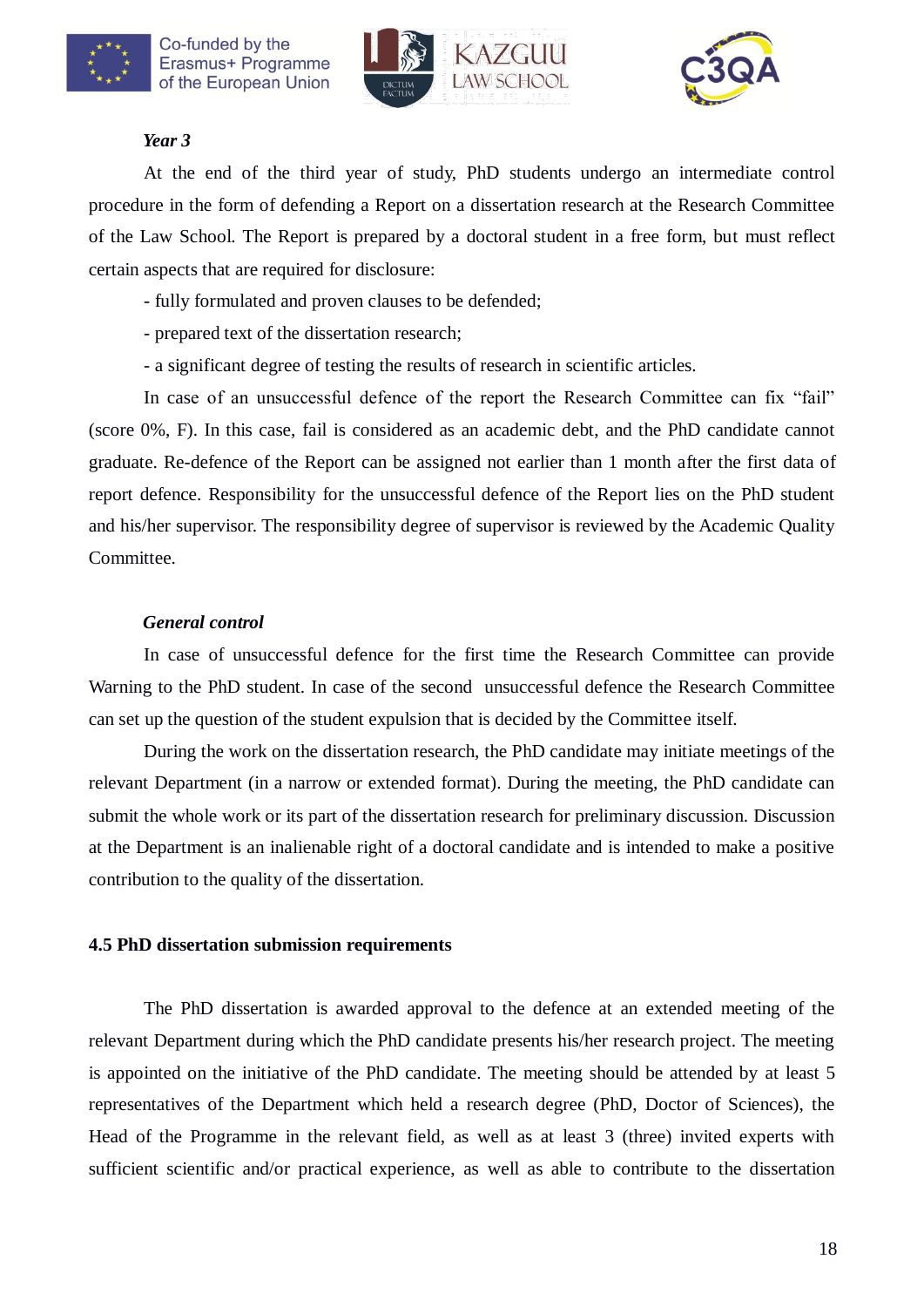



discussion, who can be invited by the Head of the Programme or the PhD student himself. Other members of the Department are also allowed to take part in the meeting.

The decision on providing an approval for submission a PhD dissertation to public defence, the Department is guided by the following criteria:

- the scientific novelty of the provisions to be defended;
- the degree of scientific validity of the defended clauses;
- sufficient theoretical base;
- the sufficient empirical data confirming the relevance of the defended provisions;
- compliance with the principles of academic integrity and research ethics;
- appropriate formatting, including compliance with required referencing style.

If the Department finds that the PhD dissertation does not meet one of the above-mentioned criteria, the PhD student can be advised to conduct additional work in order to achieve compliance with the criteria for submitting PhD dissertation to public defence. At the request of a PhD candidate, the Department can arrange an additional meeting to review changes and amendments incorporated to the PhD research by the candidate. This review of the dissertation progress is conducted in accordance with the same criteria as of the first one, as well as includes a comparative analysis of the work done according to the recommendations developed earlier.

The Dissertation can be submitted only in case of the positive review of the supervisor. The main aspects that must be presented in the review are:

- the scientific novelty of the provisions to be defended;
- the degree of scientific validity of the defended clauses;
- sufficient theoretical base;
- sufficient empirical data confirming the relevance of the defended provisions;
- compliance with the principles of academic integrity and research ethics;
- appropriate formatting, including compliance with required referencing style.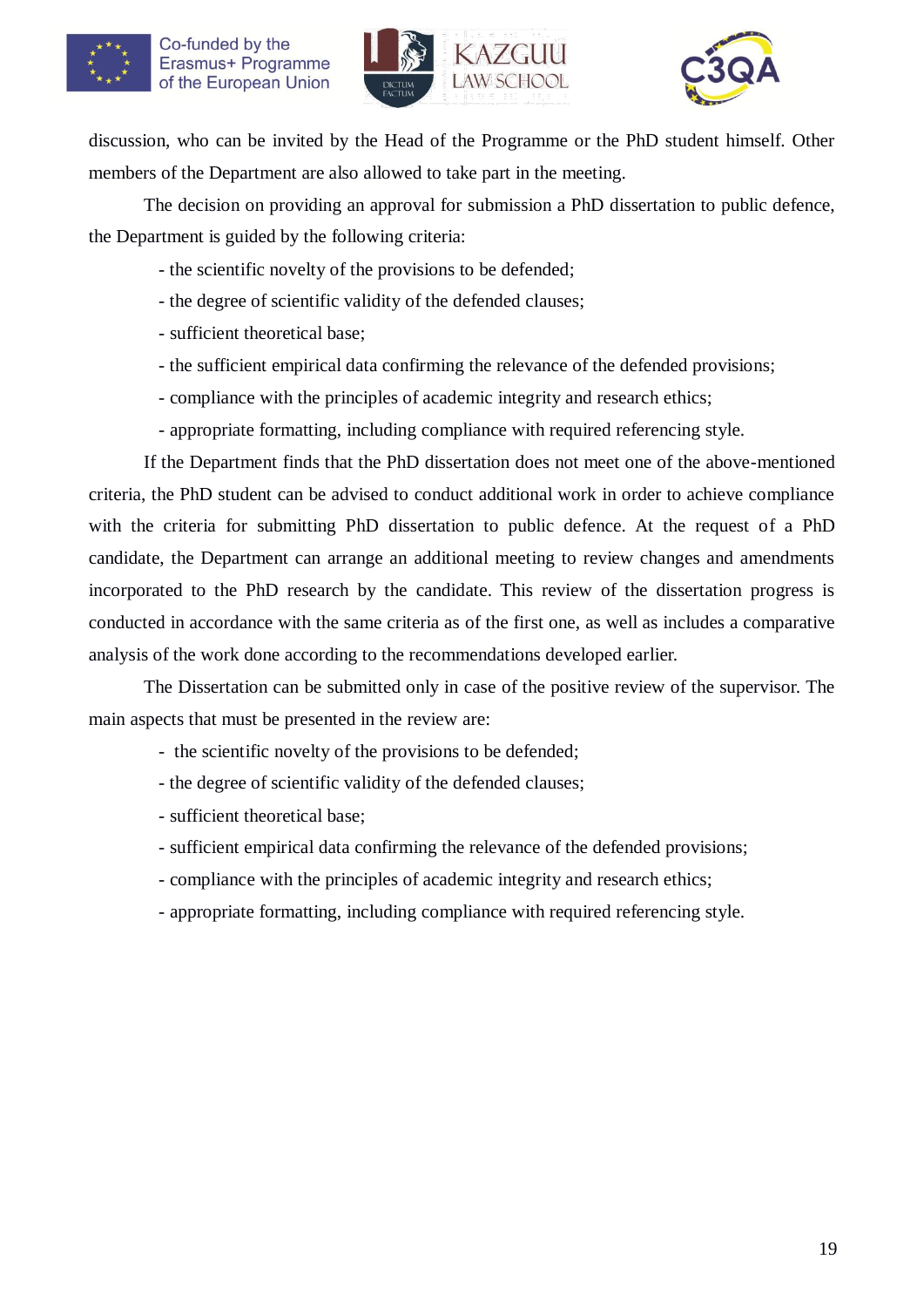





## **PhD Supervision**

### **5.1 Requirements for PhD supervisors**

Manager of postgraduate education at the Law School carries out mailing the profiles of academic supervisors and foreign consultants to the PhD students at the first week of the academic year. PhD students have the right to propose their own candidates for supervision or foreign consultants who are not represented in the profiles, but meet the requirements of this policy.

Highly qualified faculty members of the University, as well as attracted specialists from other leading universities, research centres, the public sector, international and national companies holding a PhD degree, Doctors of Law, Doctors of Juridical Sciences and any other specialists actively engaged in research in the relevant branch of science can be involved into supervision of PhD dissertations.

Foreign consultants of the PhD dissertation can be researchers from foreign universities, possessing the research degree of Doctor or Candidate of Sciences, or Doctor of Philosophy (PhD), who are actively engaged in research in the relevant research area.

## **5.2 Individual Supervision Agreement**

Control over the preparation of the PhD dissertation rests with the supervisor. Work on the thesis is carried out strictly in accordance with the plan of the PhD research. The work on the thesis is performed by the PhD student together with the supervisor through participation in individual consultations.

Apart from conducting PhD research and writing the dissertation, PhD students are also involved in additional research capacity building activities:

- participation in the organization of scientific and practical conferences, round tables, discussions;

- participation in research competitions;

- foreign research internships;

- research practice (collection of empirical qualitative and quantitative data through conduct of interviews, questionnaires, focus groups, observations, etc.);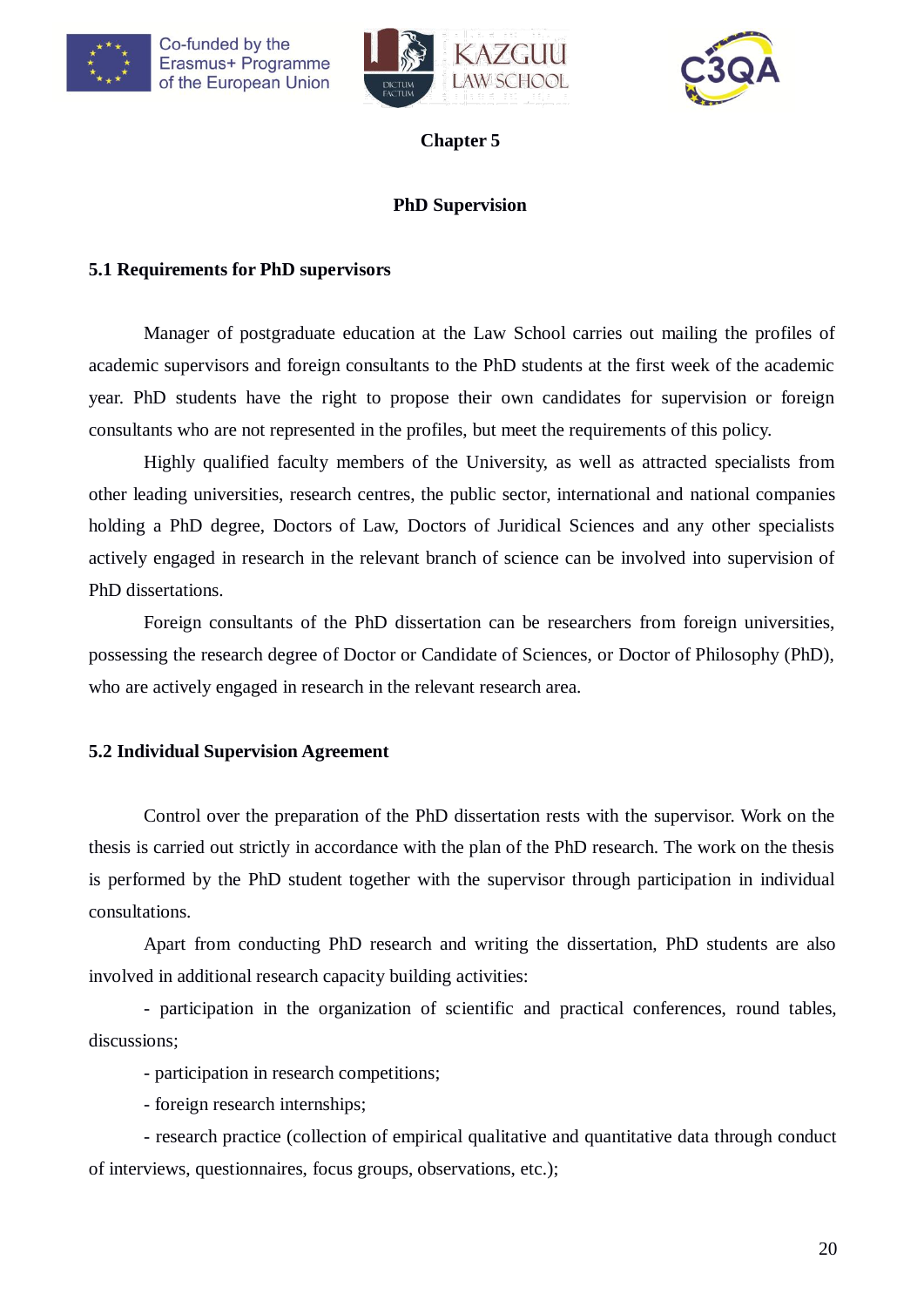





- preparation of research papers on the topic of the PhD dissertation, publishing them in the proceedings of conferences and in scholarly journals.

In the process of preparing the PhD dissertation, the research supervisor performs the following work:

- sets a task for the PhD dissertation;

- assists in the development of the work schedule for the entire period of the research;

- approves the research training programme of the PhD student;

- helps PhD students with the necessary literature, archival materials, model projects and other sources on the PhD topic;

- establishes a schedule of consultations during which he/she monitors the progress of the PhD research;

- coordinates the work of a PhD student;

- provides assistance in writing research papers;

- helps in planning research internships (including foreign ones) to collect

additional foreign literature;

- carries out verification of the dissertation and its parts for plagiarism.

Control over the work of research supervisors is assigned to the Head of the relevant PhD programme.

Individual consultation is a form of research work of a PhD student, involving the individual work of a student with his/her supervisor, which aim is to decide and approve the PhD research plan demonstrating timeframe required to accomplish the research and key reporting deadlines on the research progress. Adding to this, PhD student together with his/her supervisor work on the Individual Work Plan of the PhD student that reflects the topic of the PhD thesis, its rationale, structure, research plan, including key reporting deadlines and the planned date of thesis submission, the plan of research papers and internships. The Individual Work Plan of the PhD student (2 copies) is signed by both the PhD student and his/her supervisor and submitted to the Manager of the Postgraduate Education of the Law School by November 15.

The supervisor also takes part in:

- developing methodology of the research conducted by his/her PhD students;
- providing recommendations on literature and electronic resources;
- spreading information on upcoming research conferences and round tables;
- assisting PhD students to develop work plan for their foreign internships;
- assisting PhD students in resolving any issues arising in the course of the PhD programme.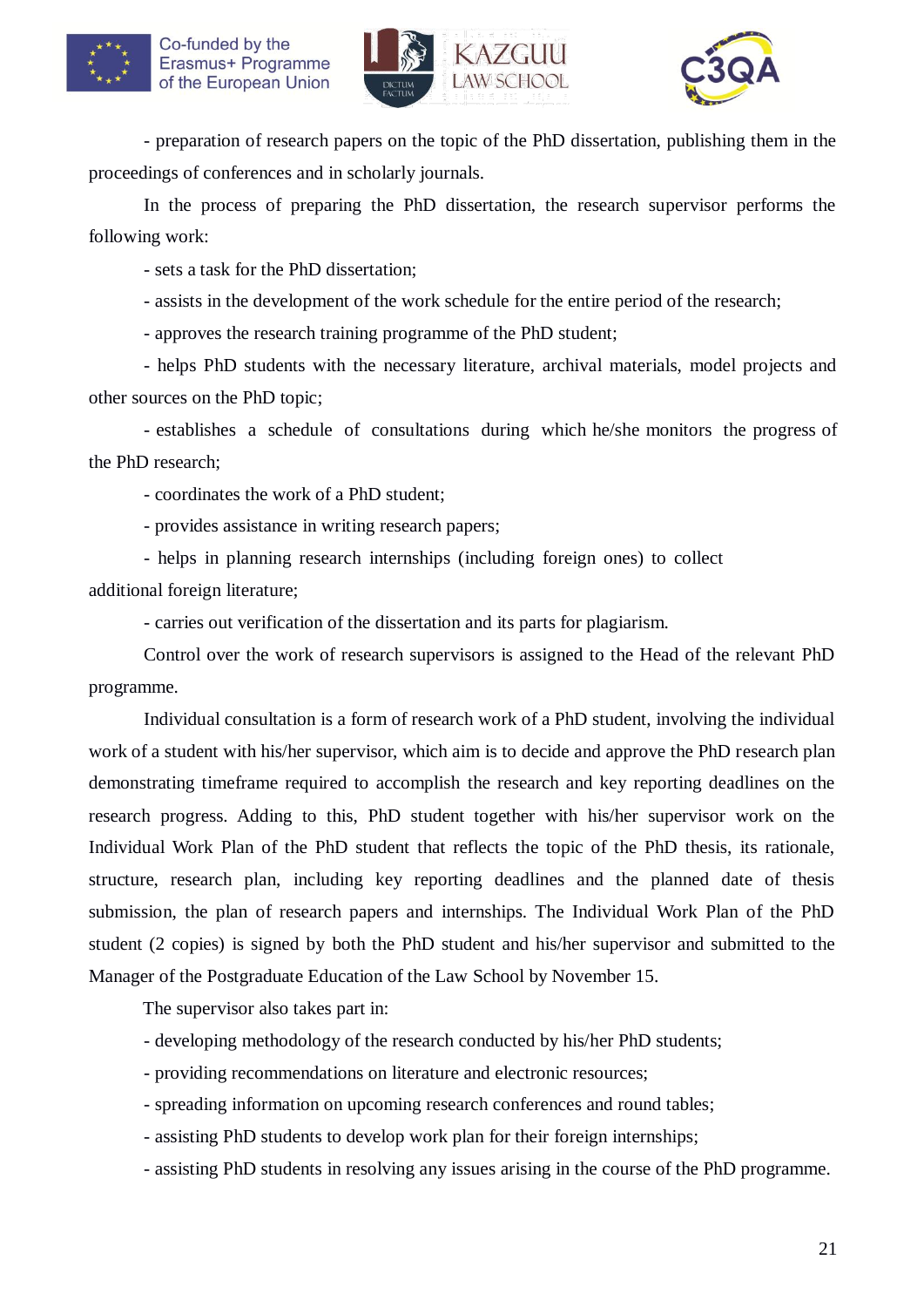





### **5.3 Peer-review**

Each PhD student is assigned with a Consultant from the faculty members of the relevant Department who participates in the quality control of the dissertation research.

At the end of the 1st, 3rd and 5th semesters, the Consultant conducts a peer-review and assesses the content and quality of the research done by the PhD student. Upon each peer-review, the Consultant prepares a report including:

- the adequacy of the amount of research prepared by the PhD student regarding the requirements of this policy;

- the degree of the quality of the PhD research;

- the quality of the Research Proposal;

- the quality of the prepared part of the dissertation research.

Supervisor gives his review to the PhD thesis during interim reports mentioned in part 4.4. The criteria for the review are the same as for the Consultant.

The PhD student has to make changes and revisions pointed out by the Consultant prior to the presentation of his/her research progress before the Committee on Science at the end of each academic year. The degree of the revision of the comments and recommendations of the Consultant are taken into account when the PhD student`s progress report is evaluated by the Committee on Science.

Within the process of preparing PhD dissertations students are required to comply with the principles of academic integrity and research ethics in accordance with the Academic Code of Conduct. Students are responsible for violation of the requirements of this Academic Policy, as well as the Academic Code of Conduct and the facts of plagiarism, if any identified in a PhD research. PhD dissertation is checked by the supervisor for plagiarism through the Turnitin program. After each verification of the thesis for plagiarism, the supervisor gives a comment in the Turnitin system and generates an official report in pdf format. PhD dissertation should not contain plagiarism, whether it is a paragraph, chapter or work as a whole. But the level of originality of the text and citation is determined by the dissertation supervisor. The facts of detection of plagiarism in the PhD dissertation and the further responsibility of the student and supervisor are regulated by the Academic Code of Conduct of M. Narikbayev KAZGUU University. The final verification of the PhD thesis for originality is carried out by JSC "National Centre for Scientific and Technical Information" with the issue of an official supporting document indicating the level of originality of the dissertation.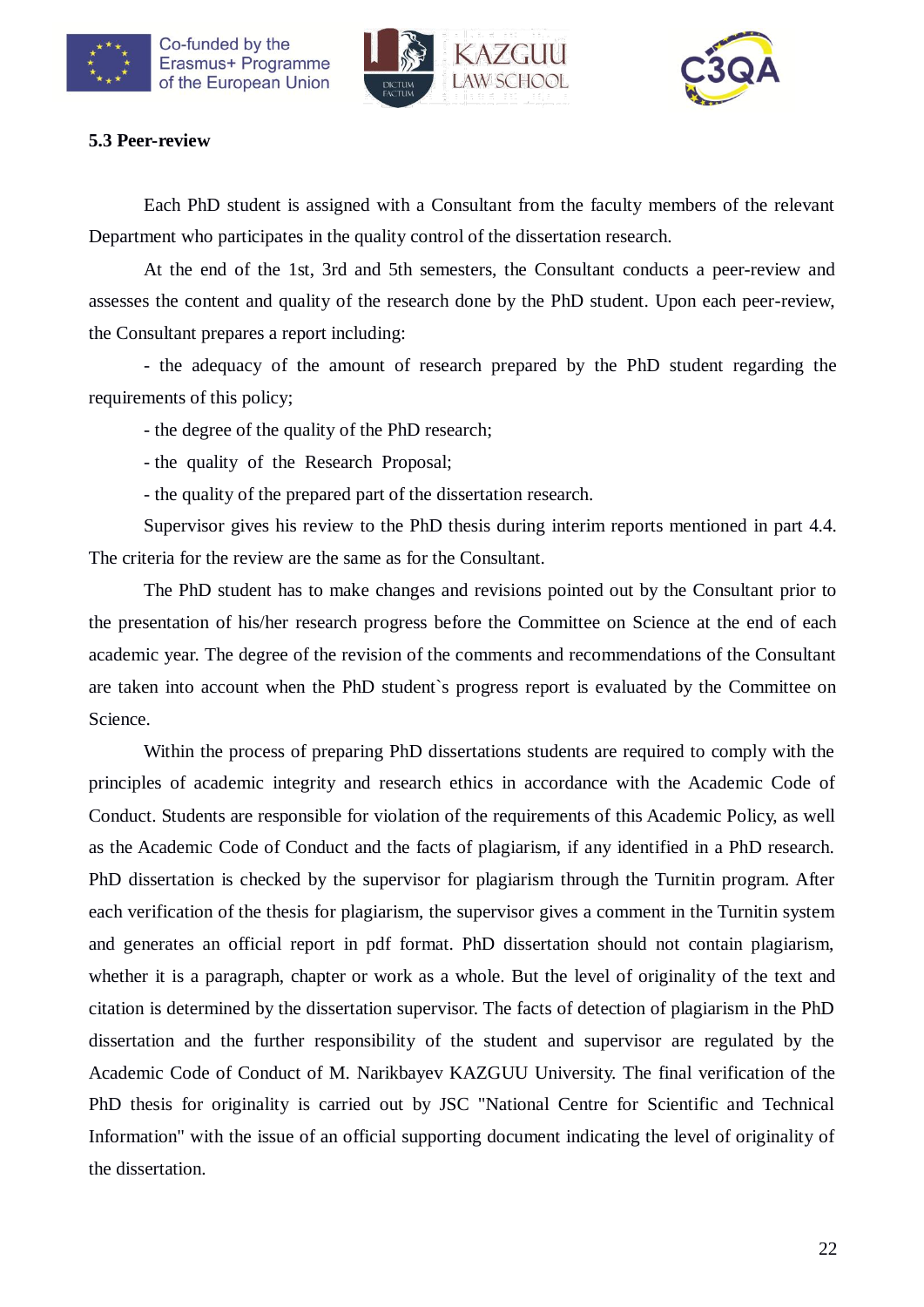



### **Chapter 6**

## **PhD Defence Committee and Defence procedure**

The PhD dissertation is defended at a meeting of a Defence Committee. The Defence Committee is formed for each PhD programme or a group of PhD programmes belonging to the same research area. The Defence Committee members are nominated and appointed by the Order of the Rector of the university with a prior approval of the Control Committee in Education and Science under the Ministry of Education and Science of the Republic of Kazakhstan.

The Defence Committee consists of not less than six members, including the Chair, Deputy Chair, and Secretary. Defence Committee members have to be research or academic degree holders (Ph.D., Candidate or Doctor of Sciences) with at least five scholarly/research papers relevant to the research area of the Committee. The Defence Committee includes internal and external representatives: 1/3 of the Committee members should be from the home institution, 1/3 should be representatives of other higher education institutions, and 1/3 should be from other research institutions/centers or industry.

The quality of the PhD dissertation submitted to defence is assured by:

(1) review of the PhD dissertation by two external examiners. One of the external examiners can be a member of the Defence Committee;

(2) check for plagiarism. All PhD dissertations submitted to defence are checked for plagiarism in Turnitin;

(3) preliminary meeting of the Defence Committee; During the preliminary meeting, the Defence Committee members evaluate the quality of the dissertation and its readiness to be defended in public. In particular, Committee members evaluate the scientific significance of the research findings and their contribution to both theoretical and practical knowledge. Furthermore, the Committee evaluate the quality of published papers claimed by the PhD candidate as a probation of received research findings, whether they were published in reliable and peer-reviewed journals.

The Head of the Program, the PhD supervisor, the faculty of the Higher School of Law take part in the preliminary defence of PhD dissertations Representatives of employers can also be invited to the preliminary defence of PhD dissertations.

In the case of a negative decision regarding the review of the PhD dissertation on plagiarism, the PhD student is not allowed to present his/her research at the preliminary PhD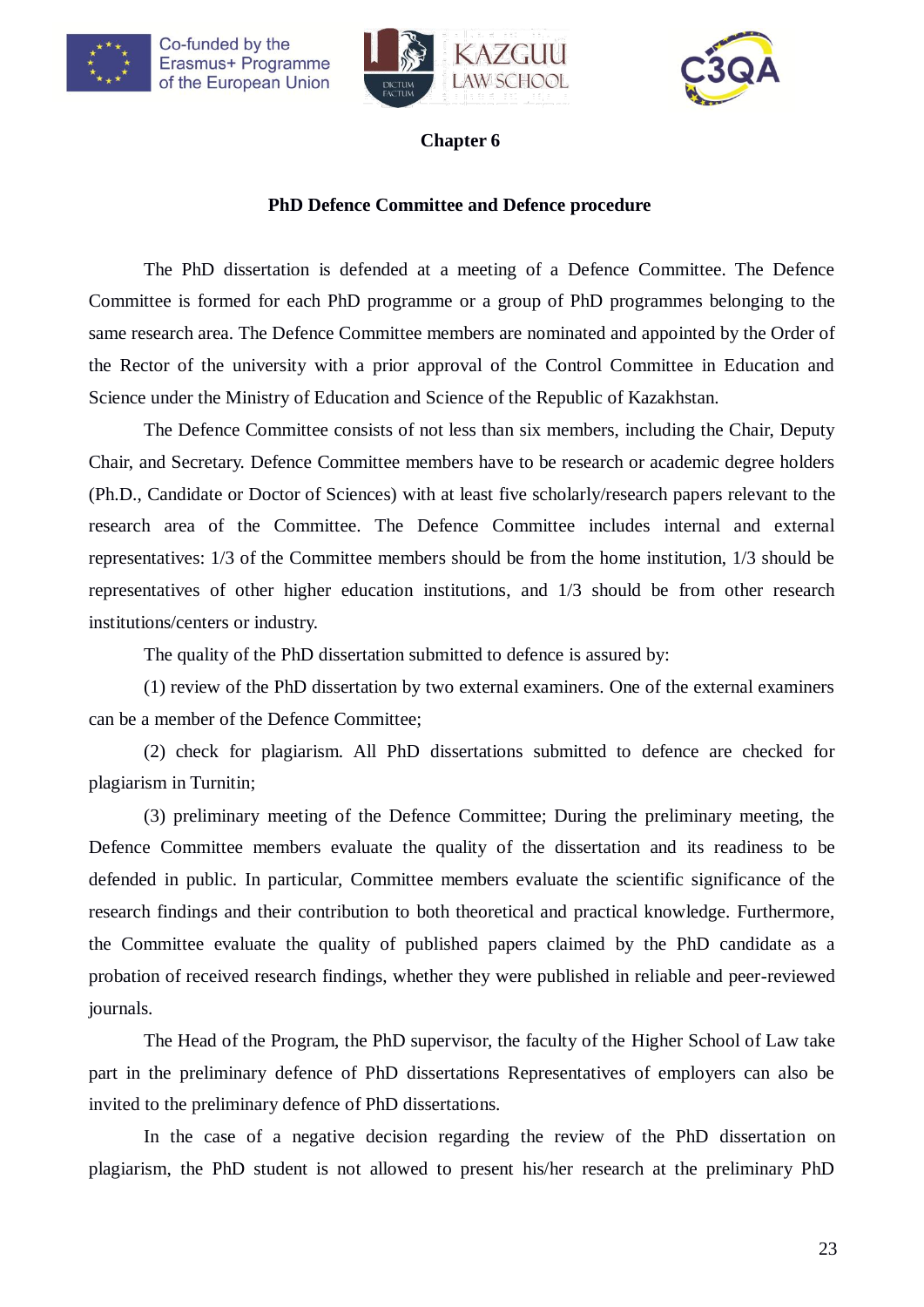



dissertation defence meeting. The PhD dissertation is removed from the preliminary defence if the supervisor is absent.

In the process of the preliminary defence of the PhD dissertation, those who are present can ask questions, while the PhD student can give explanations, including using computer presentations, charts, tables, graphic images and statistical information. The decision on approval or disapproval of the PhD dissertation to be submitted to the final public defence (viva voce) is audiorecorded.

(4) public defence (viva voce). Anyone who is interested in the topic of the PhD dissertation can participate in the defence. In addition, the defence process is broad-casted online, so that anyone can ask questions regarding the dissertation.

(5) dissertation assessment criteria.

According to the Order of the Ministry of Education and Science of the Republic of Kazakhstan 'About the approval of the rules on awarding research degrees' № 127 dated to 31.03.2011 (with amendments dated to 13.10.2016), the Defence Committee must evaluate how a PhD dissertation meets five research principles, particularly whether a PhD dissertation demonstrates:

- *independent research* (a PhD student's contribution to the research area);

- *consistency* (a dissertation is logically structured, research findings respond to the research questions, suggested recommendations are supported by arguments and compared to results of previous research);

- *originality* (research findings, suggestions and recommendations presented as research outcomes are new and significant for both theory and practice);

- *reliability* (research findings are based on adoption of suitable research methodology and methods for interpreting data, including up-to-date information technologies);

- *significance* (research findings have theoretical, practical, and societal importance);

- *academic integrity* (a PhD student follows rules of the relevant referencing style in writing his/her dissertation).

The KAZGUU Defence Committee evaluate PhD dissertations against the following criteria:

## *Research problem and research questions*

The dissertation must clearly describe the research problem providing sufficient contextual information underscoring the importance of the chosen problem. Research questions must be well-defined and address the research problem.

*Relevance of the research*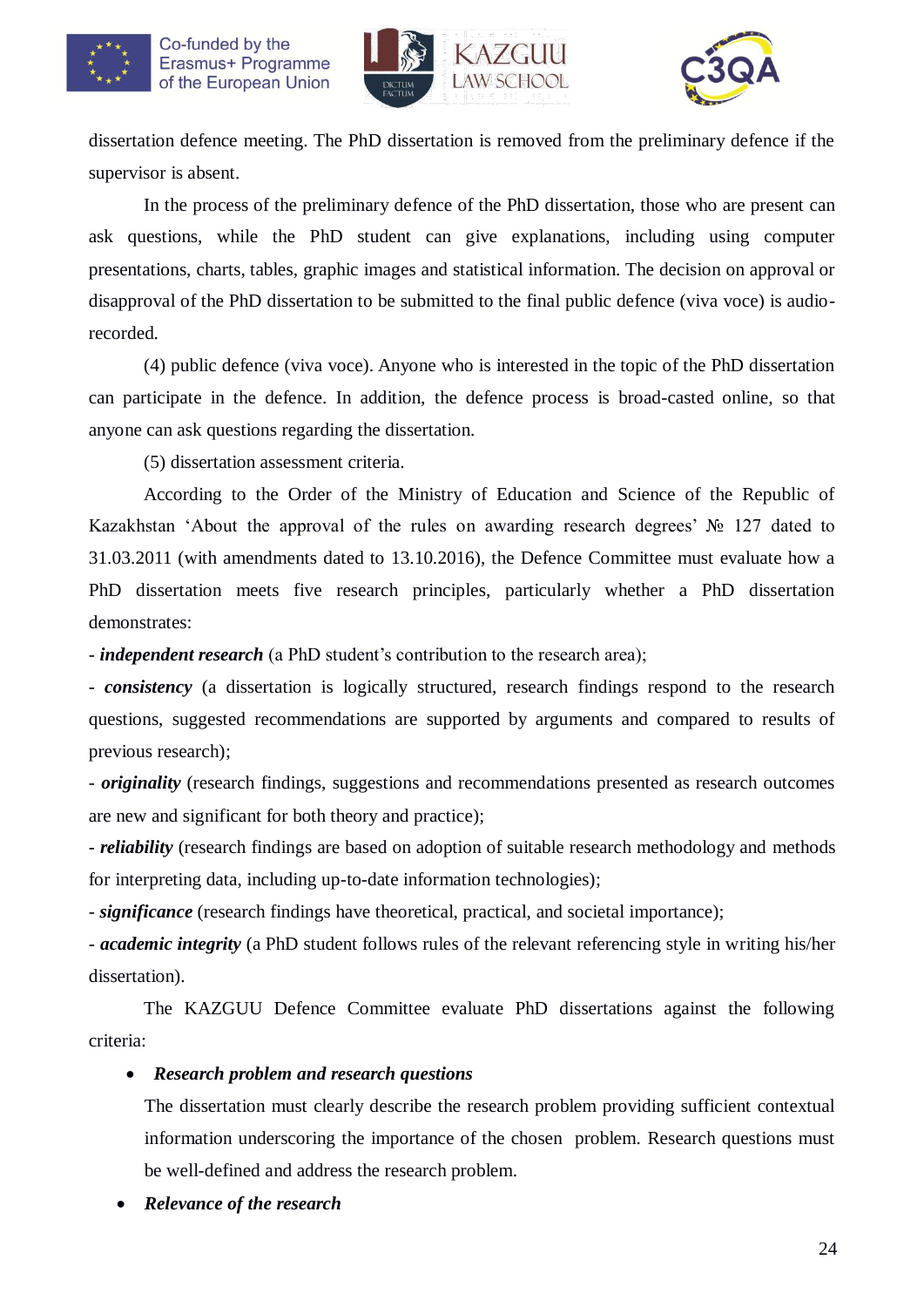





The dissertation must provide a detailed description of the scientific, societal and practical relevance of the undertaken research.

## *Theoretical basis*

The dissertation must demonstrate a sufficient evidence of a broad and in-depth investigation of the research problem by providing a critical review of the literature on previous research in the chosen field.

## *Methodology and ethical considerations*

The dissertation must provide a sophisticated description of the chosen methodology and how adopted methods of inquiry were applied in the research process. In addition, justification of the suitability of the chosen methods as well as their limitations must be clearly stated. Finally, the dissertation must demonstrate the Candidate's understanding of ethical considerations and the ability to address issues of that kind in their own research.

## *Research results and their discussion*

The dissertation must clearly describe gained research results and their consistency with data. Research results must bear significance and make contribution to the new knowledge in the research area the PhD Candidate is working in. Moreover, the dissertation must demonstrate the PhD Candidate's judgment ability in presenting research results, connecting them to previous research, drawing respective conclusions and implications, as well as in reflecting on directions of future research.

*Coherence, structure and style*

The dissertation must be logically structured demonstrating overall consistency and flow. The language of the dissertation must comply with stylistic and linguistic requirements of the language the dissertation is written in.

Detailed information on the work of the Defence Committee and the PhD defence procedure is described in the institutional policy called 'Regulations on the PhD Defence Committee at M. Narikbayev KAZGUU University' that was adopted in 2016.